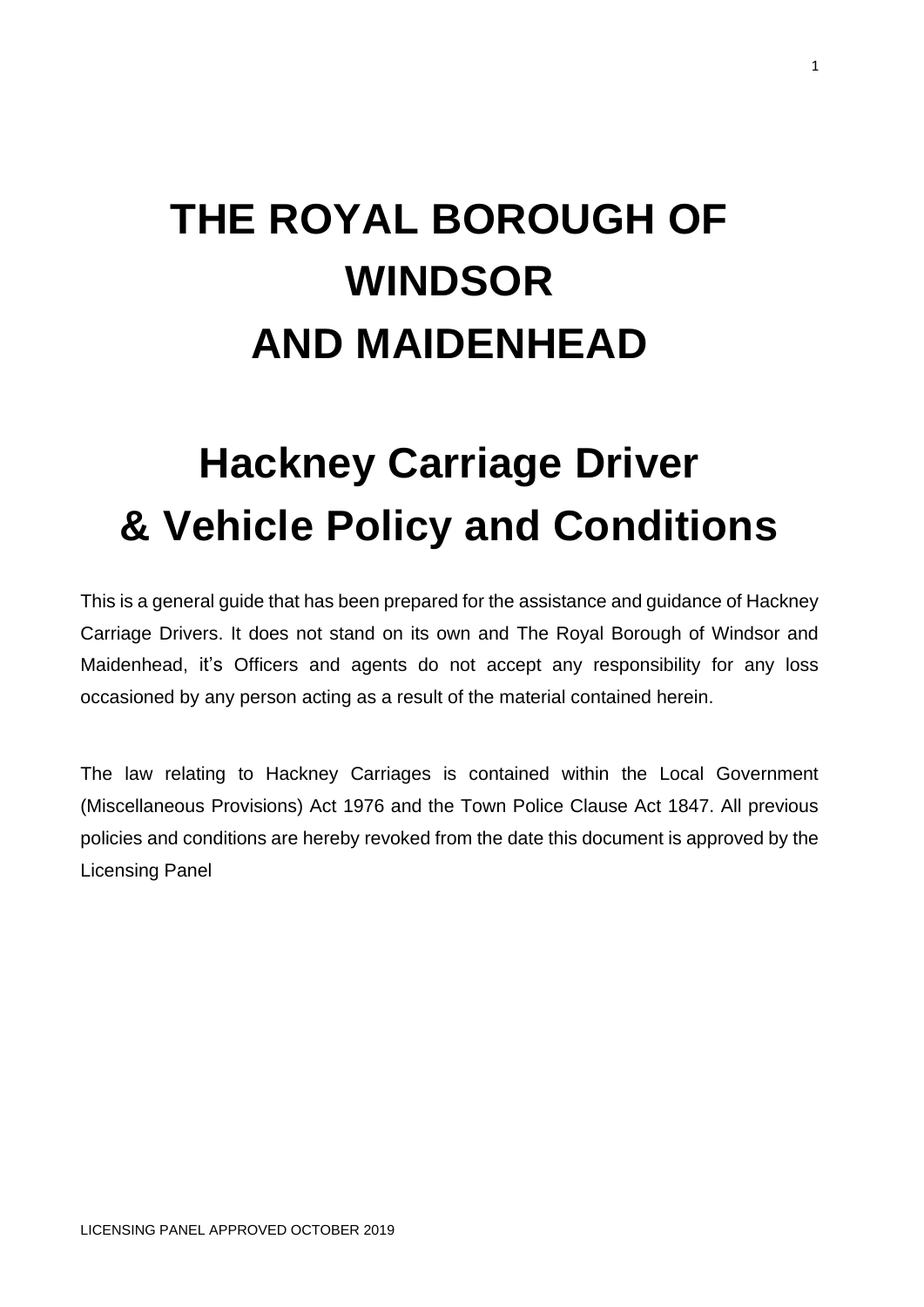In this document, any reference to Licensing Officers means the Trading Standards and Licensing Manager, the Licensing Enforcement Officers and Assistant Licensing Enforcement Officers of the Royal Borough of Windsor and Maidenhead. "Council" means the Royal Borough of Windsor and Maidenhead.

# **Hackney Carriage Drivers and Licensing Requirements**

# **1. HACKNEY CARRIAGE DRIVERS** – **REQUIREMENTS**

- 1.1 Each application will be considered on its own merits, taking into account all relevant information and circumstances and having regard to the criteria detailed below.
- 1.2 Should any applicant fail to be regarded as a fit and proper person to hold a Hackney Carriage Drivers Licence (HCD), his application shall be refused by the Licensing Officers.
- 1.3There is a right of appeal to the Council's Appeals Panel.
- 1.4 Should any licence holder become regarded as not being a fit and proper person to hold a Hackney Carriage Drivers licence, his licence may be suspended or revoked.

# **2. APPLICATION REQUIREMENTS**

- (a) All applicants must have held a full UK, NI or EU driving licence for a minimum of two years before an application for a HCD licence can be made. (This excludes the holding of a provisional licence).
- (b) Holders of full EU licences must register their licence with the DVLA and obtain and present a UK DVLA to accompany an application for a Hackney Carriage or Private Hire Driver licence.
- (c) All new applicants must complete a Data Protection Mandate form in order for their DVLA/EU drivers licence to be checked and verified by the DVLA.
- (d) Existing drivers may be required to complete a Data Protection evaluation form if they have a poor driving record.
- (e) All new applicants must complete an Enhanced Disclosure & Barring Service (DBS) Disclosure Form and carry out a check of the children and adult Barred Lists. Upon receipt of the result, present it alongside the HCD licence application. The DBS can only be accepted at the time of licensing if it is less than 3 months from the date of issue. In the interests of public safety, the Council will not issue a licence to any individual that appears on either barred list
- (f) The DBS does not check for criminal convictions outside the UK and should an applicant not have been a resident in the UK for the preceding five years, a Certificate of Good Conduct should be obtained from the appropriate Embassy or High Commission. A certified English translation of this document must be produced by the applicant at his own cost. If this cannot be provided, the application shall be refused.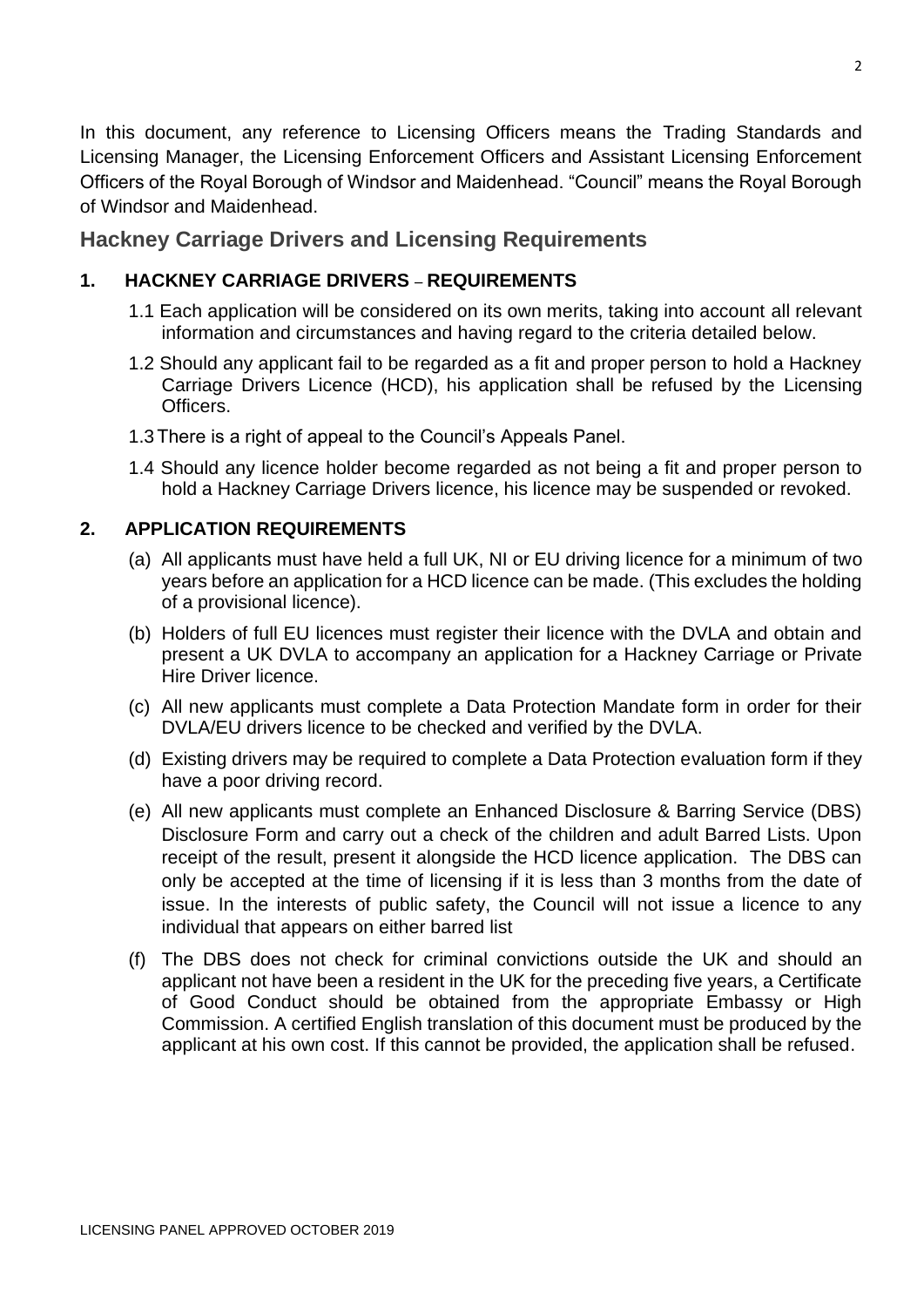- (g) All applicants and licensees are required to disclose if they hold or have previously held;
	- (i) a hackney carriage or private hire drivers' licence with another authority, and

 (ii) if they have ever had an application for a hackney carriage or private hire drivers' licence refused, or a licence revoked or suspended by any other licensing authority

- (h) All applicants must provide proof of the right to work and reside in the UK. This can be done by providing a valid UK or European Union passport. Holders of other passports must show a valid visa that has at least six months remaining before its expiry at time of application. A licence will only be granted until the expiry of the visa and will only be renewed or extended on the production of a valid visa issued by the Home Office. Under no circumstances will letters from any source be accepted as proof of right to work. Applicants without a passport wishing to be able to work must have a valid ARC card or Immigration Status Document issued by the Home Office.
- (i) All applicants must have completed and passed a Driving Standards Agency Hackney Test Assessment within the last 12 months, prior to any Hackney Carriage Drivers licence being issued. (Drivers currently licensed by RBWM are exempt from having to take the DSA Test unless there is a complaint about the standard/quality of their driving).
- (j) From 1 October 2018 all applicants must have attended, at their own expense, mandatory classroom based safeguarding training as prescribed by the Head of Communities, Enforcement & Partnerships and achieved a satisfactory score in the test included in the training.
- (k) Applicants are expected to have a good knowledge of the Royal Borough of Windsor and Maidenhead and the surrounding area as well as the Highway Code. Applicants will be tested on their knowledge of the above and must pass a written knowledge test to a set standard. Knowledge tests shall take the form of a written test which will be conducted in English only. Payment for the test shall be made in advance and failure to attend without prior notice shall mean forfeiture of any monies paid.
- (l) Applicants have twelve months from submission of application to complete the application process.
- (m) All applicants must submit a Certificate of Fitness which must be signed and stamped by their own General Practitioner or any other appropriate UK registered medical doctor (GMC number to be provided on medical form) Medical are required at first application, then every five years until the license holder reaches the age of 65. Thereafter Certificate of Fitness must be provided every year.
- (n) All applicants for a RBWM hackney carriage driver's license are required to take a mandatory test of their English language proficiency, both written and oral, as part of the application process. This will not apply where an applicant can provide evidence of a UK secondary school level qualification taught and examined in English, or equivalent if taught and examined in English and which demonstrates the applicant's ability to read, write, speak and listen in English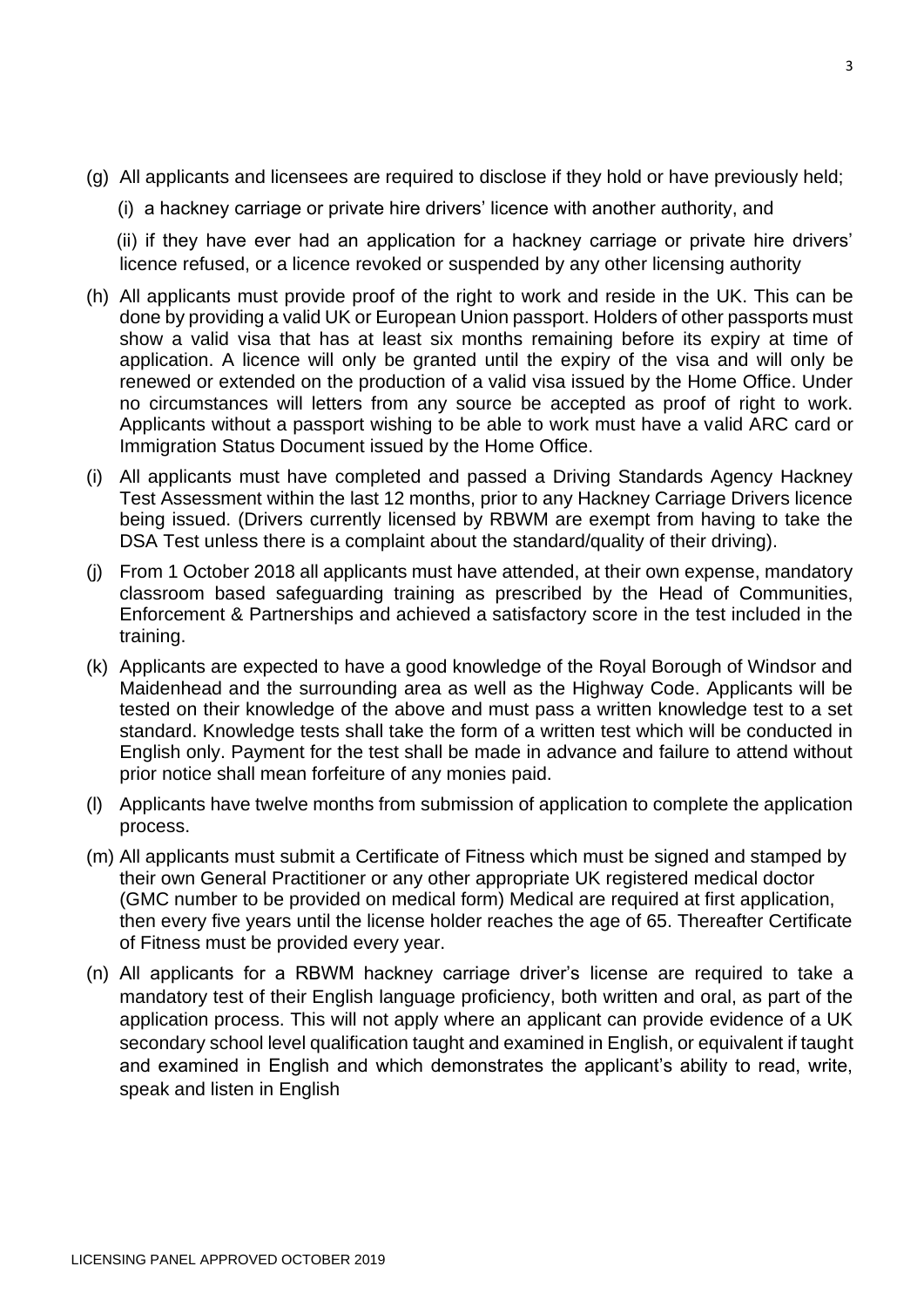- (o) Applicants for a 3 year licence must apply for an enhanced DBS at the time of application and will be subject to a DVLA licence check. Each year, after the licence has been issued, the driver will be subject to another DVLA licence check and will be issued with a new badge, using a current photograph.
- 2.1 Nothing in this policy shall preclude a licence holder from being required to undergo a medical examination at any time as may be directed by the Licensing Officers.

# **3. FIT AND PROPER**

- 3.1 A licence shall not be granted where an applicant has been convicted of an offence of a type set out in the assessment of previous convictions in the Hackney Carriage and Private Hire Driver Licences Statement of Policy about Relevant Convictions, below, which;
- (a) has not yet been rehabilitated in terms of the Rehabilitation of Offenders Act 1974 (as amended), or
- (b) does not meet the requirements of the assessment of previous convictions set out in the Driver Licences Statement of Policy about Relevant Convictions
- (c) In addition, where there are relevant spent convictions these may also be considered.

The Council will take a particularly cautious view of any offences against individuals with special needs, children and other vulnerable groups, particularly those involving violence, those of a sexual nature and those linked to organised crime.

In addition, where there are relevant spent convictions these may also be considered

- 3.2 A conviction for any of the offences listed in the assessment of previous convictions in the Hackney Carriage and Private Hire Driver Licences Statement of Policy about Relevant Convictions will result in immediate licence suspension or revocation by the Licensing Officers. Where a RBWM licence holder has been served an immigration penalty or convicted of an immigration offence, the licence will be revoked immediately Should a Hackney Carriage Drivers licence holder be charged with an offence that is deemed to be of such a nature that it poses a serious risk to the public, the Licence shall be immediately suspended by the Licensing Officers until such time that the issue has been resolved
- 3.3 Where a conviction is not in respect of a relevant offence and is not of a nature which would have any bearing on whether the applicant is a fit and proper person to hold a driver's licence, then such a conviction will be disregarded other than in consideration of an overall adherence to the law.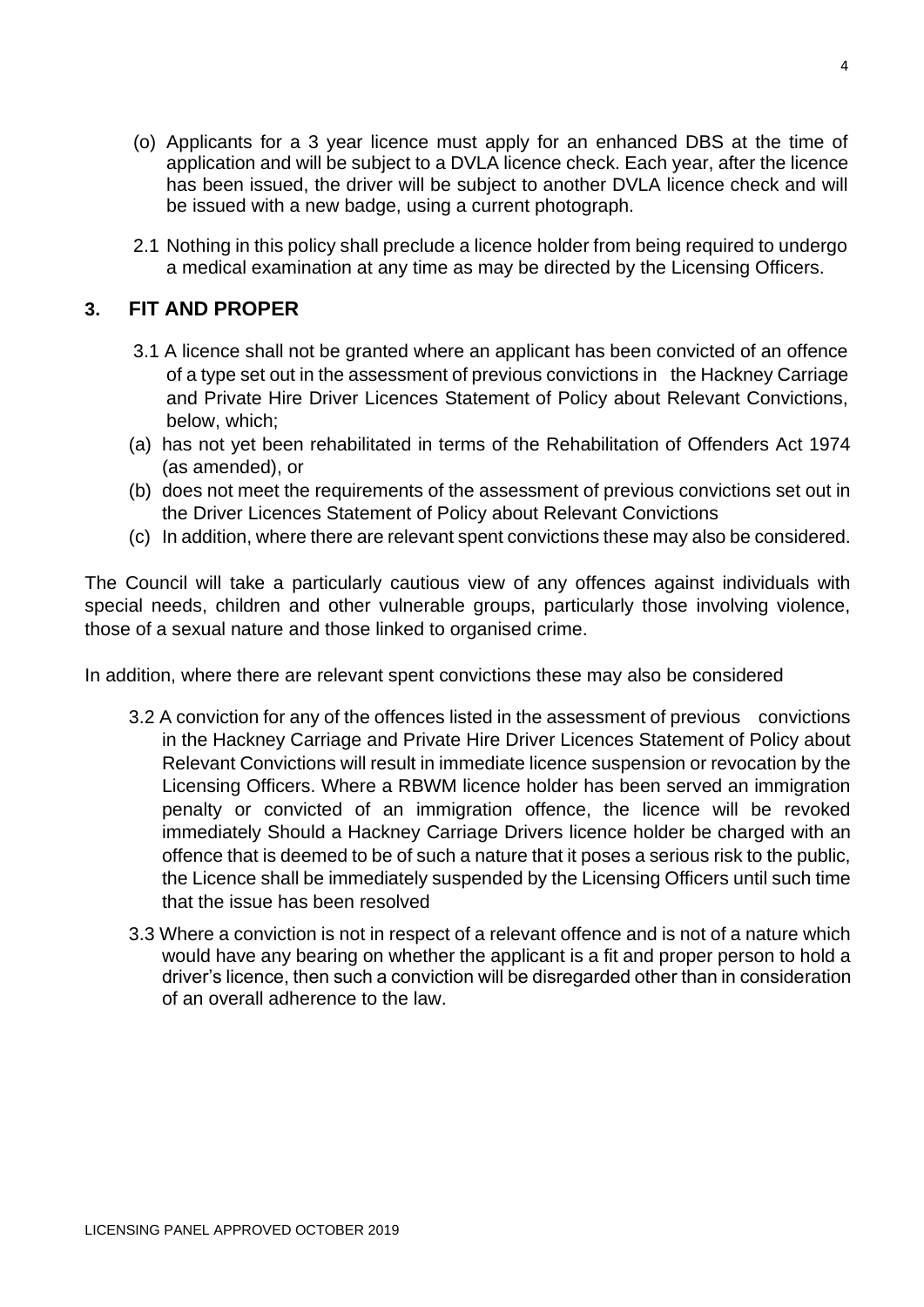- 3.4 The Driver must inform the Council without delay about the onset or worsening of any health condition likely to cause him to be a source of danger to the public when driving either now or in the future. Examples are contained in the DVLA Medical Notification Guidance and include;
	- giddiness coronary
	- fainting high blood pressure
	- blackouts arthritis
	-
	- epilepsy disorder of vision
	- strokes mental illness
	- multiple sclerosis alcoholism
	- Parkinson's disease drug taking
- -
	- heart disease loss of limb or loss of use of limb
	- angina
- 3.5 A licence may be suspended or revoked by the Licensing Officers in accordance with the approved penalty point system (see penalty point system).
- 3.6 A licence may be surrendered or revoked by the Licensing Officers in accordance with approved penalty point system (see penalty point system).
- 3.7 From 1 October 2018 existing hackney carriage drivers must undertake mandatory classroom based safeguarding training as prescribed by the Head of Communities, Enforcement & Partnerships and achieve a satisfactory score in the test including in the training.

"Existing hackney carriage drivers" includes any applicant who has started, but not completed the application process on this date.

- 3.8 Full details of the training and how to arrange to attend will be provided by the Licensing Officers. Drivers attending the training and achieving a satisfactory score in the test will be issued with a certificate.
- 3.9 This training must be completed by 31 December 2019 and the original of the certificate provided to the Licensing Officers by that date.
- 3.10 Should an existing driver fail to attend the training and attain a certificate by 31/12/2019 they will not be regarded as fit and proper to hold a Hackney Carriage Drivers Licence. As a result their licence will be suspended until the training is completed and a certificate produced to the Licensing Officer.
- 3.11 There is a right of appeal against any such suspension to the Council's Appeals Panel.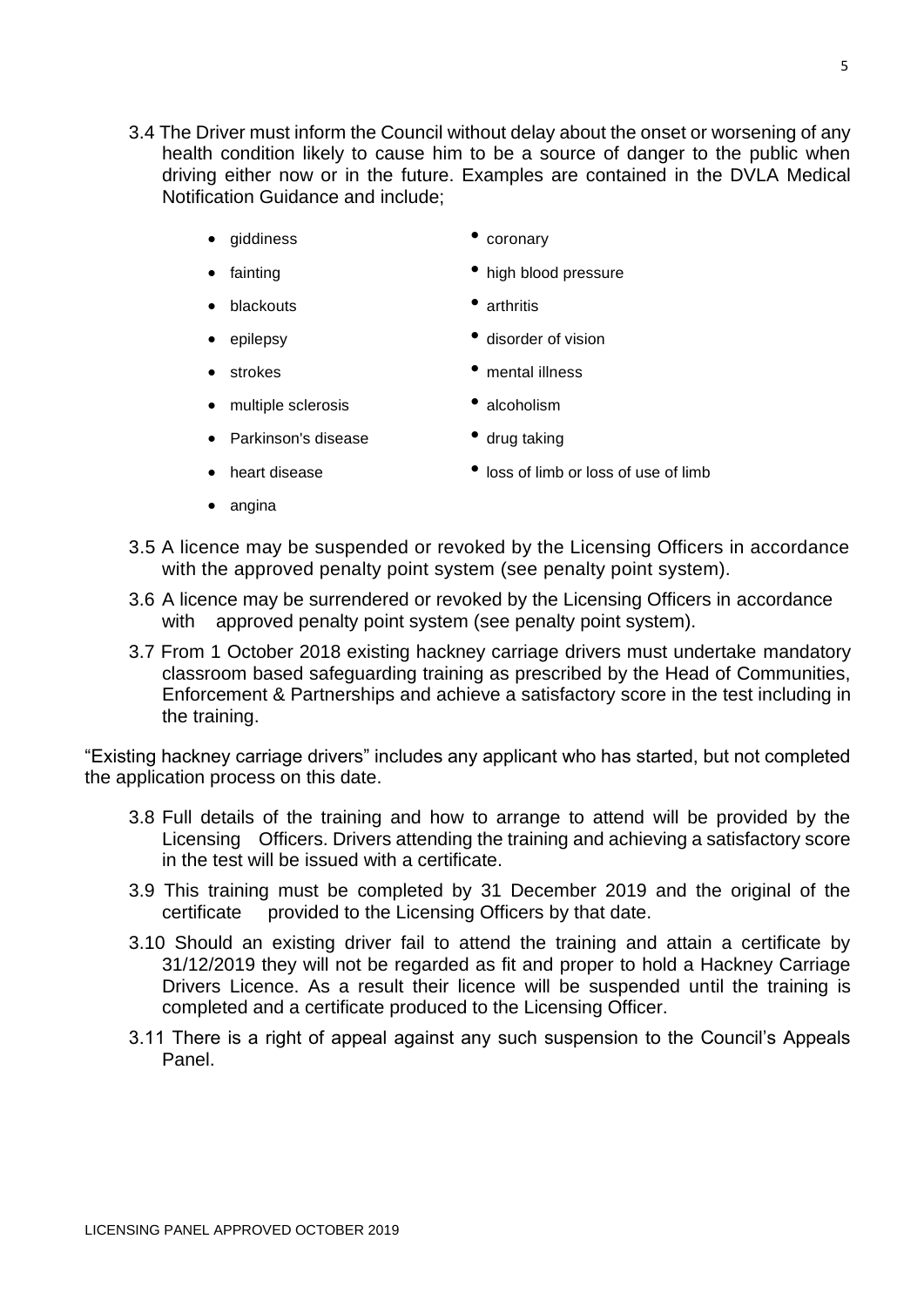- 3.12 The cost of the training is to be met by the person attending the training. This will be on a cost recovery only basis.
- 3.13 Existing drivers who can provide evidence that they have attended equivalent safeguarding training will be exempt from the requirement to attend this mandatory safeguarding training. "Equivalent" in this case means:
	- Training in a classroom or group environment
	- With a test requiring a minimum pass mark
	- With a certificate of attendance or completion.
- 3.14 Drivers will be required to undergo refresher training every 3 years as prescribed by the Head of Communities. Full details of this refresher training and how to complete it will be provided by the Licensing Officers.
- 3.15 When considering whether an applicant or licensee is fit and proper to hold a RBWM licence the following question will be posed:
	- "Without any prejudice, and based on the information before you, would you allow a person for whom you care, regardless of their condition, to travel alone in a vehicle driven by this person at any time of day or night"
	- If, on the balance of probabilities, the answer to this question is 'no', the individual will not be granted a RBWM licence
- 3.16 If a licensing officer has reason to believe that the English language proficiency of an existing RBWM hackney carriage driver's licence holder is insufficient to meet the needs of the job, and in particular;
- a) the ability to understand written documents, such as policies and guidance,
- b) the ability to understand training and written policies and guidance relating to the protection of children and vulnerable adults and applying this to identify and act on signs of exploitation, and
- c) oral proficiency to enable reasonable communication with passengers, and in particular the identification of potential exploitation through communicating with passengers and their interaction with others, the licensing officer will require that the applicant or licence holder undertakes English language proficiency testing, both written and oral, and provide the results of those tests within 28 days.

Failure to comply with this requirement may result in the refusal of the application, or the suspension of an existing licence until the testing is completed.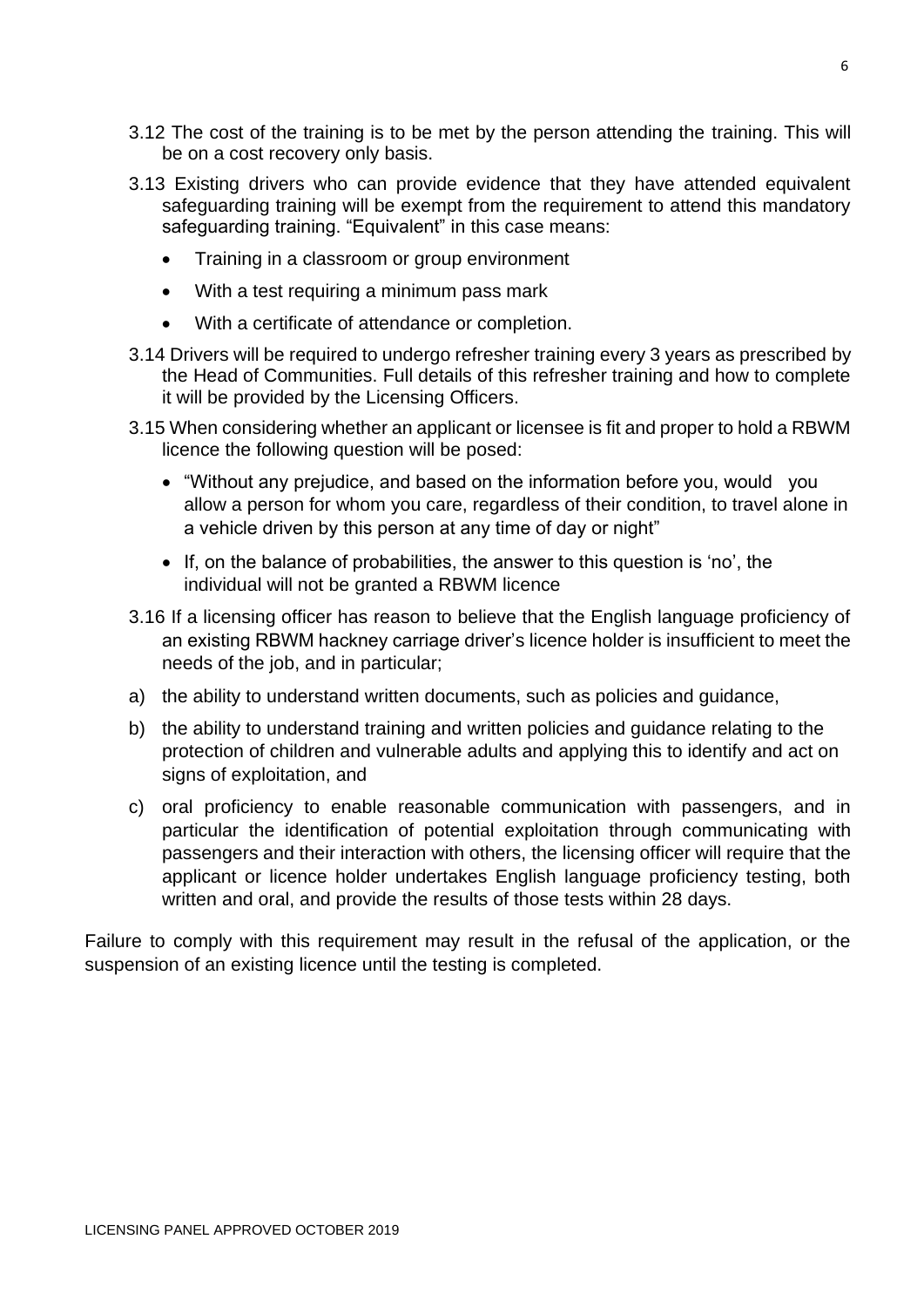# **ROYAL BOROUGH OF WINDSOR AND MAIDENHEAD**

# **HACKNEY CARRIAGE BYE-LAWS AND REQUIREMENTS**

#### **BYELAWS**

Made under Section 68 of the Town Police Clauses Act 1847 and Section 171 of the Public Health Act 1875, by the Council of the Royal Borough of Windsor & Maidenhead with respect to hackney carriages in the area of the Royal Borough of Windsor & Maidenhead.

#### **INTERPRETATION**

Throughout these byelaws "the Council" means the Council of the Royal Borough of Windsor & Maidenhead and "the district" means the area of the Royal Borough of Windsor & Maidenhead.

- **1.** Provisions regulating the manner in which the number of each hackney carriage corresponding with the number of its licence shall be displayed.
	- (a) The proprietor of a hackney carriage shall cause the number of the Licence granted to him in respect of the carriage to be legibly painted or marked on the outside and inside of the carriage, or on plates affixed thereto.
	- (b) The proprietor of a hackney carriage shall ensure that an internal identification plate is clearly displayed within the vehicle, showing the Hackney Carriage Vehicle Licence and registration number matching the design approved by the licensing team.
	- (c) A proprietor or driver of a hackney carriage shall: -
	- (i) not wilfully or negligently cause or suffer any such number to be concealed from public view while the carriage is standing or plying for hire;
	- (ii) not cause or permit the carriage to stand or ply for hire with any such painting, marketing or plate so defaced that any figure or material particular is illegible.
- **2.** Provisions regulating how hackney carriages are to be furnished or provided.

The proprietor of a hackney carriage shall:-

- (a) provide sufficient means by which any person in the carriage may communicate with the driver;
- (b) cause the roof or covering to be kept water-tight;
- (c) provide any necessary windows and a means of opening and closing not less than one window on each side;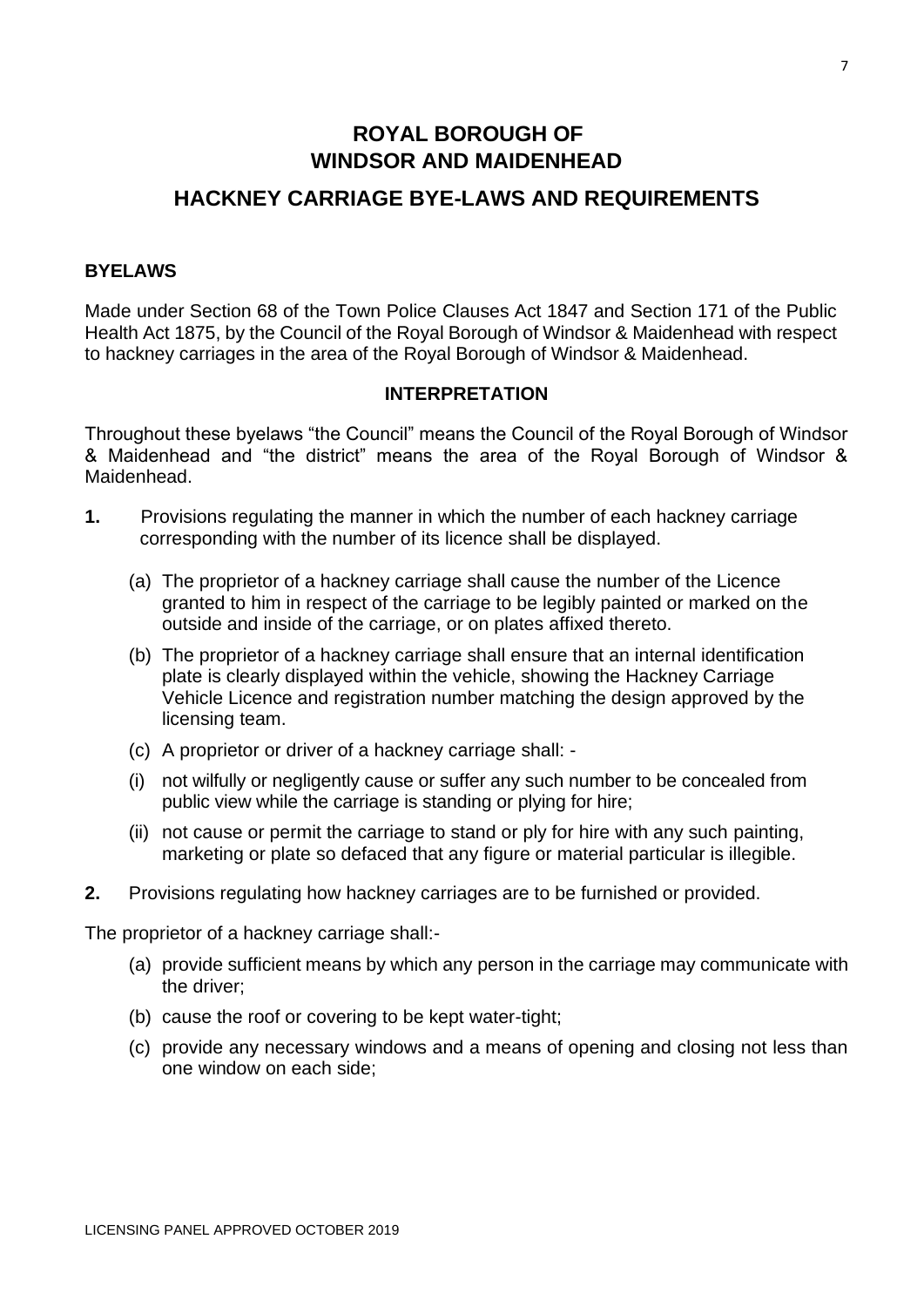- (d) cause the seats to be properly cushioned or covered;
- (e) cause the floor to be provided with a proper carpet, mat, or other suitable covering;
- (f) cause the fittings and furniture generally to be kept in a clean condition, well maintained and in every way fit for public service;
- (g) provide means for securing luggage if the carriage is so constructed as to carry luggage;
- (h) provide an efficient fire extinguisher and first aid kit approved by the Council which shall be carried in such a position as to be readily available for use; and
- (i) provide at least two doors for the use of persons conveyed in such carriage and a separate means of ingress and egress for the driver.
- **3.** The proprietor of a hackney carriage shall any taximeter with which the carriage is provided to be so constructed,and maintained as to comply with the following requirements, that is to say:-
	- (a) the taximeter shall be fitted with a key, flag, or other device the operation of which will bring the machinery of the taximeter into action and cause the word 'HIRED' to appear on the face of the taximeter;
	- (b) such key, flag, or other device shall be capable of being locked in such a position that the machinery of the taximeter is not in action and that no fare is recorded on the face of the taximeter;
	- (c) when the machinery of the taximeter is in action there shall be recorded on the face of the taximeter, in clearly legible figures, a fare not exceeding the rate or fare which the proprietor or driver is entitled to demand and take for the hire of the carriage by time as well as for distance in pursuance of the tariff fixed by the Council in that behalf:
	- (d) the word 'FARE' shall be printed on the face of the taximeter in plain letters so as clearly to apply to the fare recorded thereon;
	- (e) the taximeter shall be so placed that all letters and figures on the face thereof are at all times plainly visible to any person being conveyed in the carriage, and for that purpose the letters and figures shall be capable of being suitably illuminated during any period of hiring; and
	- (f) the taximeter and all the fittings thereof shall be so affixed to the carriage with seals or other appliances that it shall not be practicable for any person to tamper with them except by breaking, damaging or permanently displacing the seals or other appliances.

#### **PROVISIONS RELATING THE CONDUCT OF THE PROPRIETORS AND DRIVERS OF HACKNEY CARRIAGES PLYING WITHIN THE DISTRICT IN THEIR**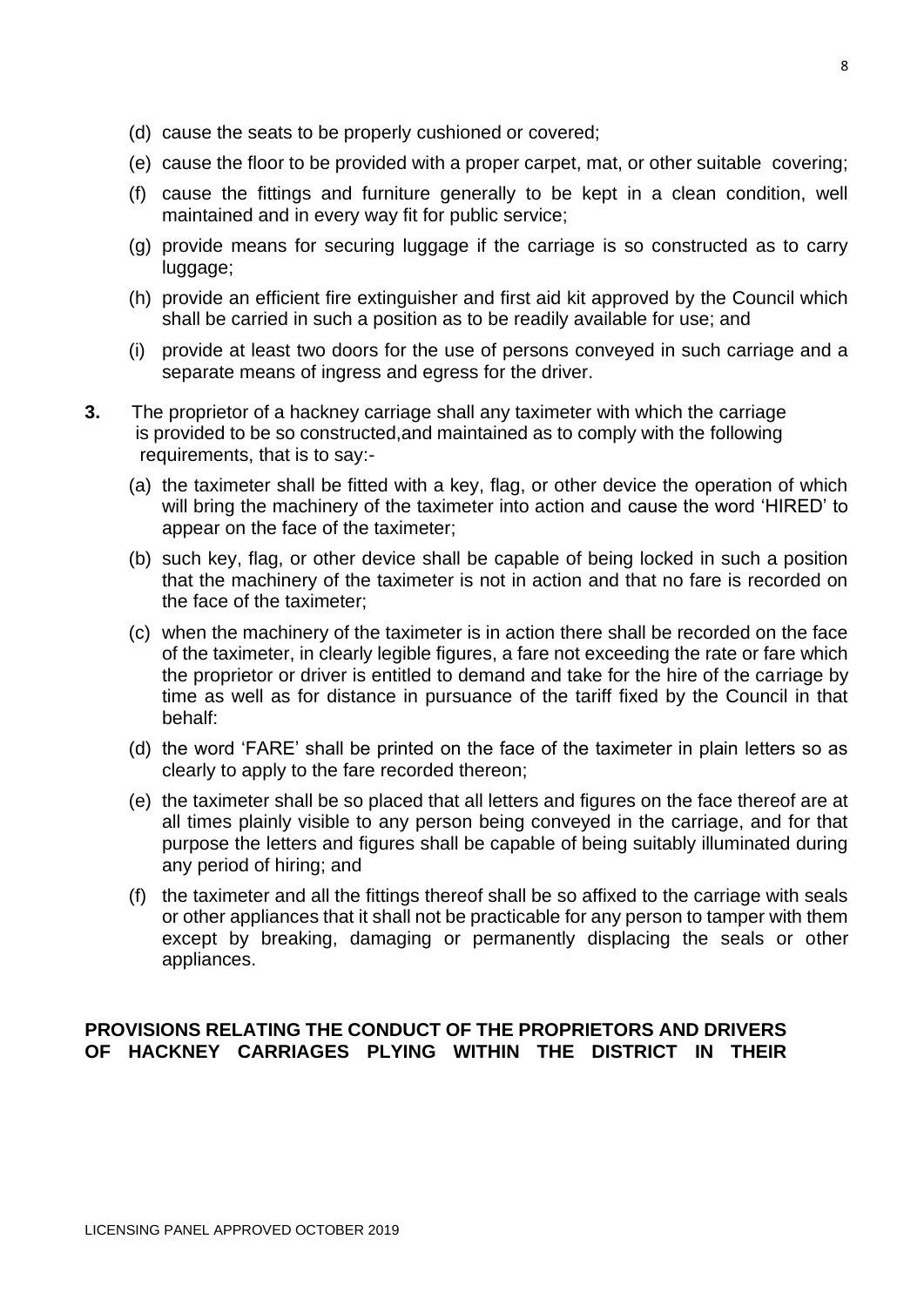# **EMPLOYMENT AND DETERMINING WHETHER SUCH DRIVERS SHALL WEAR ANY AND WHAT BADGES.**

- **4**. The driver of a hackney carriage provided with a taximeter shall:-
	- (a) when standing or plying for hire, keep the keys, flag or other device fitted in pursuance of the byelaw in that behalf locked in the position in which no fare is recorded on the face of the taximeter;
	- (b) before beginning a journey for which a fare is charged for distance and time, bring the machinery of the taximeter into action by moving the said key, flag or other device, so that the word 'HIRED' is legible on the face of the taximeter and keep the machinery of the taximeter in action until the termination of the hiring; and
	- (c) cause the dial of the taximeter to be kept properly illuminated throughout any part of the hiring which is during the hours of darkness; this being the time between half-anhour after sunset to half-an-hour before sunrise, and also at any other time at the request of the hirer.
- **5**. A proprietor or driver of a hackney carriage shall not tamper with or permit any person to tamper with any taximeter with which the carriage is provided, with the fittings thereof, or with the seals affixed thereto.
- **6**. The driver of a hackney carriage shall, when plying for hire in any street and not actually hired:-
	- (a) proceed with reasonable speed to one of the stands fixed by the Council in that behalf;
	- (b) if a stand, at the time of his arrival, is occupied by the full number of carriages authorised to occupy it, proceed to another stand;
	- (c) on arriving at a stand not already occupied by the full number of carriages authorised to occupy it, station the carriage immediately behind the carriage or carriages on the stand and so as to face in the same direction;
	- (d) from time to time when any other carriage immediately in front is driven off or moved forward, cause his carriage to be moved forward so as to fill the place previously occupied by the carriage driven off or moved forward; and
	- (e) be in attendance with the carriage at all times when it is the first or second carriage on the stand.
- **7**. A proprietor or driver of a hackney carriage, when standing or plying for hire, shall not, by calling out or otherwise, importune any person to hire such carriage and shall not make use of the services of any other person for the purpose.
- **8**. The driver of a hackney carriage shall behave in a civil and orderly manner and shall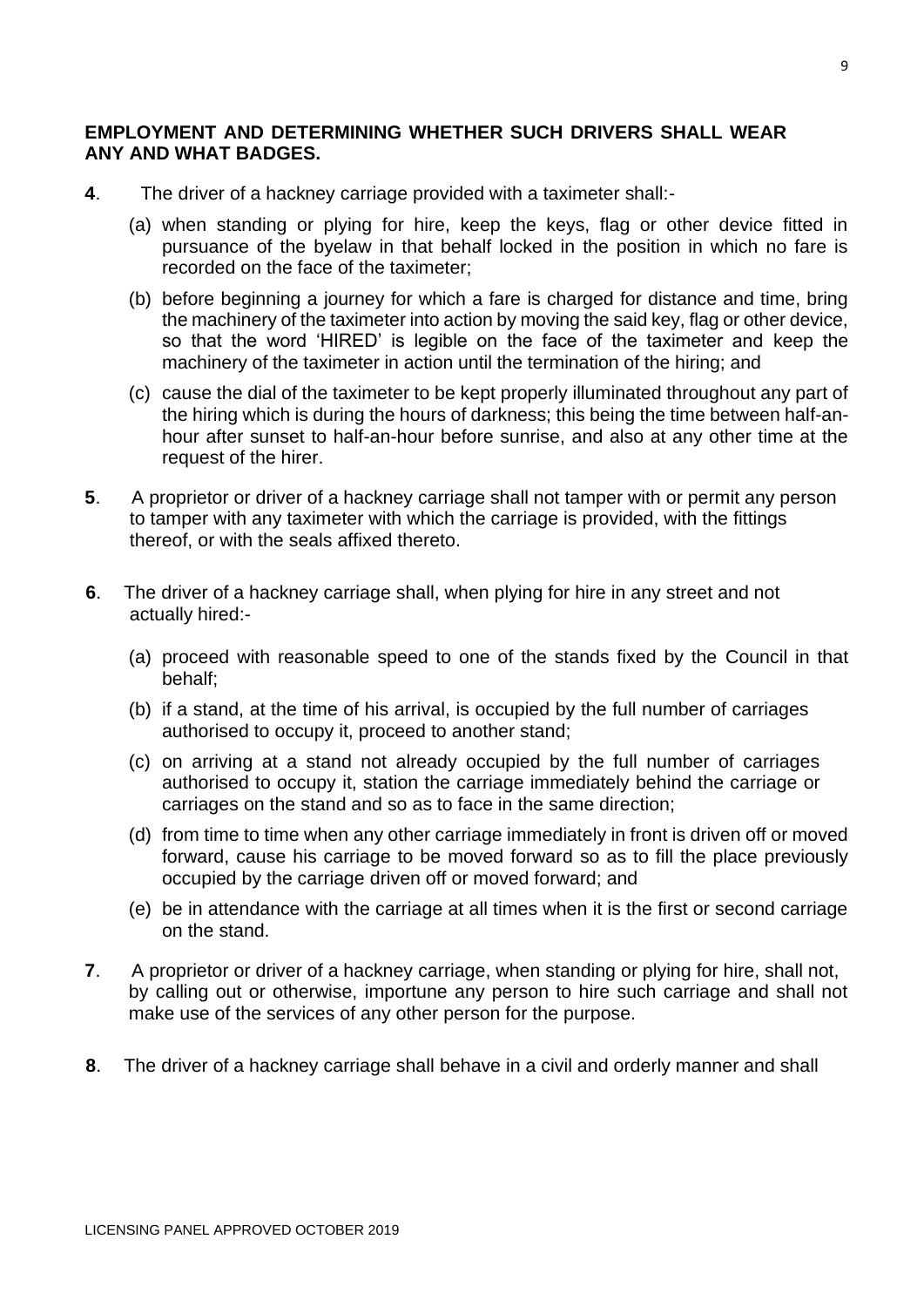take all reasonable precautions to ensure the safety of persons conveyed in or entering or alighting from the vehicle.

- **9.** The proprietor or driver of a hackney carriage who has agreed or has been hired to be in attendance with the carriage at an appointed time and place shall, unless delayed or prevented by some sufficient cause, punctually attend with such carriage at such appointed time and place.
- **10.** A proprietor or driver of a hackney carriage shall not convey or permit to be conveyed in such carriage any greater number of persons than the number of persons specified on the plate affixed to the outside of the carriage.
- **11.** The badge provided by the Council and delivered to the driver of a hackney carriage shall,when standing or plying for hire, and, when hired, be worn in such position and manner as to be plainly visible.
- **12.** The driver of a hackney carriage so constructed as to carry luggage shall, when requested by any person hiring or seeking to hire the carriage:-
	- (a) convey a reasonable quantity of luggage; and
	- (b) afford reasonable assistance in loading and unloading; and
	- (c) afford reasonable assistance in removing it to or from the entrance of any building, station, or place at which he may take up or set down such person.

# **PROVISIONS FIXING THE RATES OR FARES TO BE PAID FOR HACKNEY CARRIAGES WITHIN THE DISTRICT, AND SECURING THE DUE PUBLICATION OF SUCH FARES**

**13.** The proprietor or driver of a hackney carriage shall be entitled to demand and take for the hire of the carriage the rate or fare prescribed by the Council, the rate or fare being calculated by distance, unless the hirer expressed at the commencement of the hiring, his desire to engage by time.

Provided always that where a hackney carriage furnished with a taximeter shall be hired by distance, the proprietor or driver thereof shall not be entitled to demand and take a fare greater than that recorded on the face of the taximeter, save for any extra charges authorised by the Council which may not be possible to record on the face of the taximeter.

- **14.** The proprietor of a hackney carriage shall cause a statement of the fares fixed by the Council in that behalf to be exhibited inside the carriage, in clearly distinguishable letters and figures.
	- (a) The proprietor or driver or a hackney carriage bearing a statement of fares in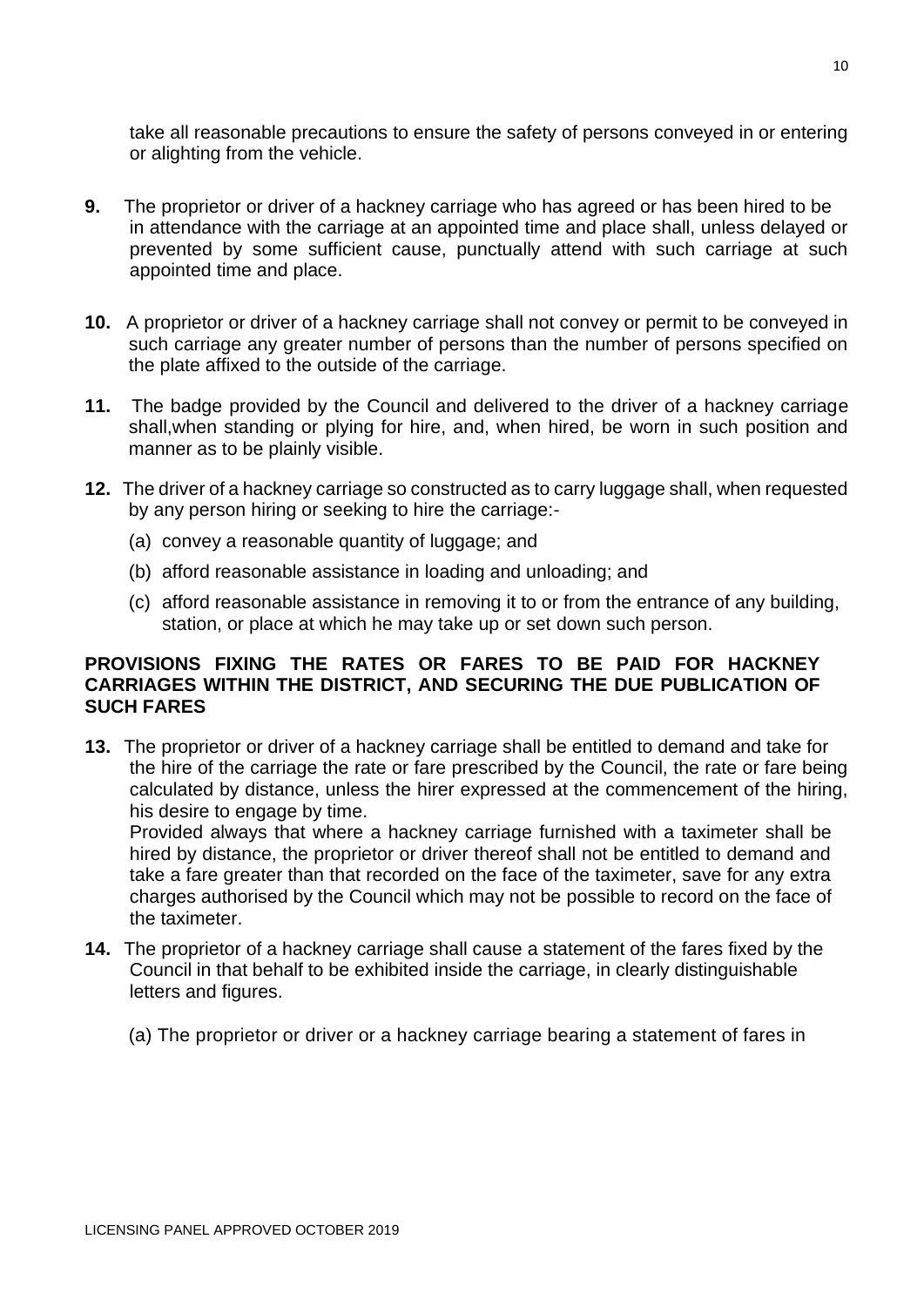accordance with this byelaw shall not wilfully or negligently cause or suffer the letters or figures in the statement to be concealed or rendered illegible at any time while the carriage in plying or being used to hire.

# **PROVISIONS SECURING THE SAFE CUSTODY AND RE-DELIVERY OF ANY PROPERTY ACCIDENTALLY LEFT IN HACKNEY CARRIAGES, AND FIXING THE CHARGES TO BE MADE IN RESPECT THEREOF.**

- **15.** The proprietor or driver of a hackney carriage shall immediately after the termination of any hiring or as soon as practicable thereafter, carefully search the carriage for any property which may have been accidentally left therein.
- **16.** The proprietor or driver of a hackney carriage shall, if any property accidentally left therein by any person who may have been conveyed in the carriage be found by or handed to him:-
	- (a) carry it as soon as possible and, in any event, within 48 hours, if not sooner claimed by or on behalf of its owner, to a Police station in the district and leave it in the custody of the officer in charge of the office on his giving a receipt for it; and
	- (b) be entitled to receive from any person to whom the property shall be redelivered an amount equal to five pence in the pound of its estimated value (or the fare for the distance from the place of finding to a Police station in the district, whichever be the greater) but not more than Five pounds (£5.00).

# **17. ADDITIONAL PROVISIONS RELATING TO HORSE DRAWN CARRIAGES ONLY**

- (a) a Proprietor or driver of a horse drawn hackney carriage shall not, while standing, plying or driving for hire, drive or allow to be driven or harnessed, or allow to be harnessed to the carriage any animal or animals in such a condition as to expose any person conveyed or being in such carriage or any person traversing any street, to risk of injury.
- (b) every driver of a hackney carriage drawn by an animal or animals shall while standing, plying or driving for hire, cause every part of the harness of the animal or animals drawing the carriage to be kept in order, so that the animal or animals shall be properly and securely attached to the carriage and under due control.

# **18. PENALTIES**

Every person who shall offend against any of these byelaws shall be liable, on summary conviction, to a fine not exceeding level 2 on the Standard Scale (Criminal Justice Act 1982) and, in the case of a continuing offence, to a further fine not exceeding Two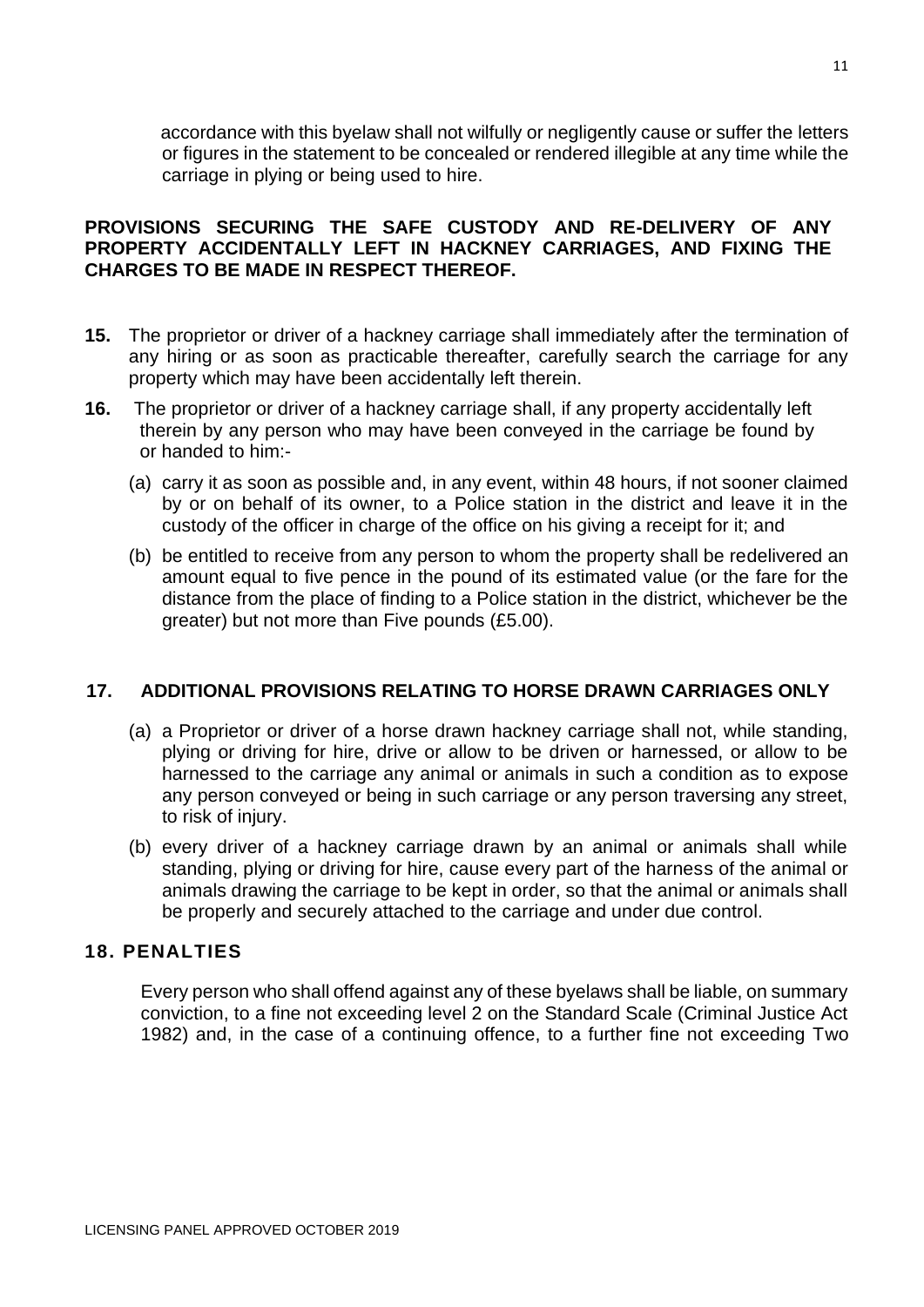pounds (£2.00) for each day during which the offence continues after conviction therefore.

# **19. REPEAL OF BYELAWS**

- (a) The byelaws relating to hackney carriages which were made by the Mayor, Aldermen and Burgesses of the Borough of Maidenhead on the 4<sup>th</sup> day of August 1964 and which were confirmed by The Secretary of State (Home Office) on the 22<sup>nd</sup> day of October 1964, are hereby repealed.
- (b) The byelaws relating to hackney carriages which were made by the Mayor, Aldermen and Burgesses of the Royal Borough of New Windsor on the 23rd May 1966 and which were confirmed by the Secretary of State (Home Office) on the  $12<sup>th</sup>$  July 1966, are hereby repealed.

# **HACKNEY CARRIAGE VEHICLE CONDITIONS**

The Council attaches the following conditions to Hackney Carriage Vehicle Licences;

In these conditions 'the Council' means the Royal Borough of Windsor and Maidenhead, 'Driver' means a person holding a Hackney Carriage Drivers licence issued by the Council and 'Vehicle' means a Hackney Carriage Vehicle licensed by the Council.

**NOTES:** Failure to adhere to the Hackney Carriage Vehicle Conditions may result in prosecution, suspension or revocation of the licence pursuant to Section 61 of the Local Government (Miscellaneous Provisions) Act 1976.

# **1. PRE LICENSING CONDITIONS**

All motor hackney carriages must be fitted with a taximeter. This must comply with the requirements of Byelaw 3, above.

In order that a reliable Hackney Carriage service of an acceptable standard is provided within the Borough, a person to be considered for a Hackney Carriage Vehicle Licence on the first or subsequent occasions shall –

Have a vehicle which is in satisfactory mechanical order and body condition and in operational order in every respect. This vehicle is to be a saloon, hatchback or estate vehicle, a minibus or a multi-passenger vehicle of eight or less passenger seats, which according to the manufacturer's unaltered specification has;

- (a) A minimum of four doors, each adjacent to and allowing direct access to and from the seats
- (b) Rear seat accommodation for not less than three persons (for saloons and estates)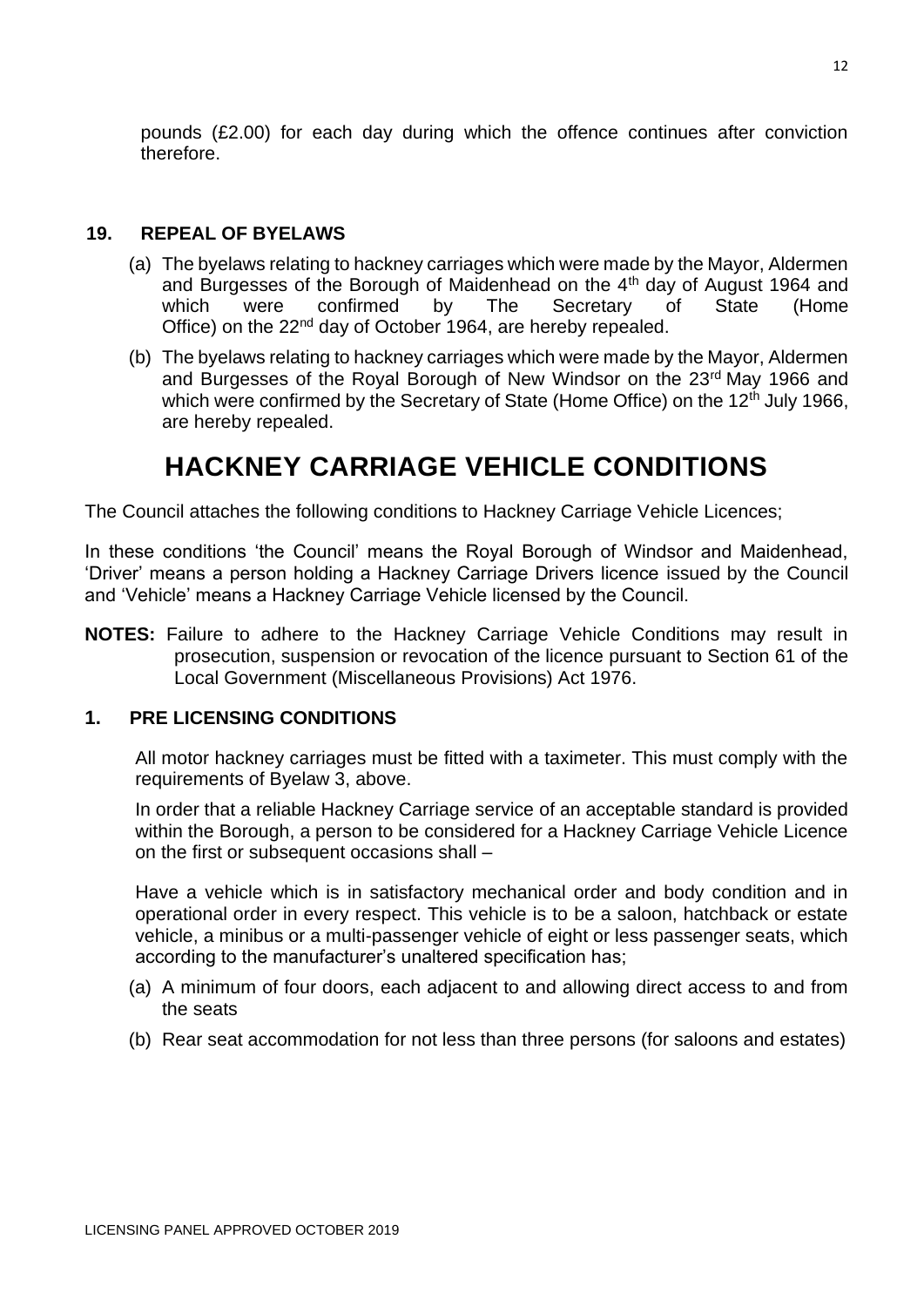- (c) In addition to the Driver, up to two passenger seats in the front of the vehicle, provided each seat is separate and has its own lap/diagonal seat belt
- (d) All Hackney Carriage vehicles shall be fitted with appropriate seat belts to the front and rear seats. The number of seat belts fitted to the vehicle shall correspond with the number of passengers the vehicle is licensed to carry in forward facing seats, plus a belt for the driver
- (e) Accommodation for not less than four passengers
- (f) Adequate luggage accommodation
- (g) All vehicles must be right hand drive
- (h) The inside and outside of a Hackney Carriage vehicle shall be clean and free from damage, well maintained and in every way fit for public service
- (i) All new hackney carriages shall be white and have an illuminated "taxi" sign and identification plate. They will also have affixed specific door signs on the sides of the vehicle in accordance with a design approved by the Head of Public Protection. All vehicles will have bonnet and boot coloured Pantone 259. Where there is no specific boot than the rear doors of the vehicle will be that colour. This colour can be applied with paint or vinyl covering.
- (j) Where the proprietor of a RBWM licenced hackney carriage or private hire vehicle is neither a RBWM licenced driver or operator, they must provide a basic disclosure from the DBS upon application to licence the vehicle and then annually

The applicant shall submit the vehicle for mechanical and/or such other inspection as the Council may require. Vehicles submitted for test/inspection shall be in such a condition as to be suitable for inspection including:

- **Vehicles should be free from excessive oil leaks**
- **All vehicles should be thoroughly clean inside and out**
- **Vehicles not meeting these conditions will not be inspected**

# **2. WHEELCHAIR ACCESSIBLE AND PURPOSE BUILT VEHICLE AGE POLICY**

- (a) This part of the policy relates to all wheelchair accessible and purpose built vehicles including, TX1, TX2, TX4, Metro Cabs and Eurocabs.
- (b) Any new vehicle to be licensed as a Hackney Carriage either permanently or temporarily to be no older than 3 years of age from the date of first registration and must be wheelchair accessible.
- (c) The vehicle once licensed can be licensed for an indefinite period subject to the vehicle having a satisfactory Certificate of Compliance from one of the Council's approved garages.
- (d) Any vehicle imported into the UK, the date requirements will apply from the date of manufacture.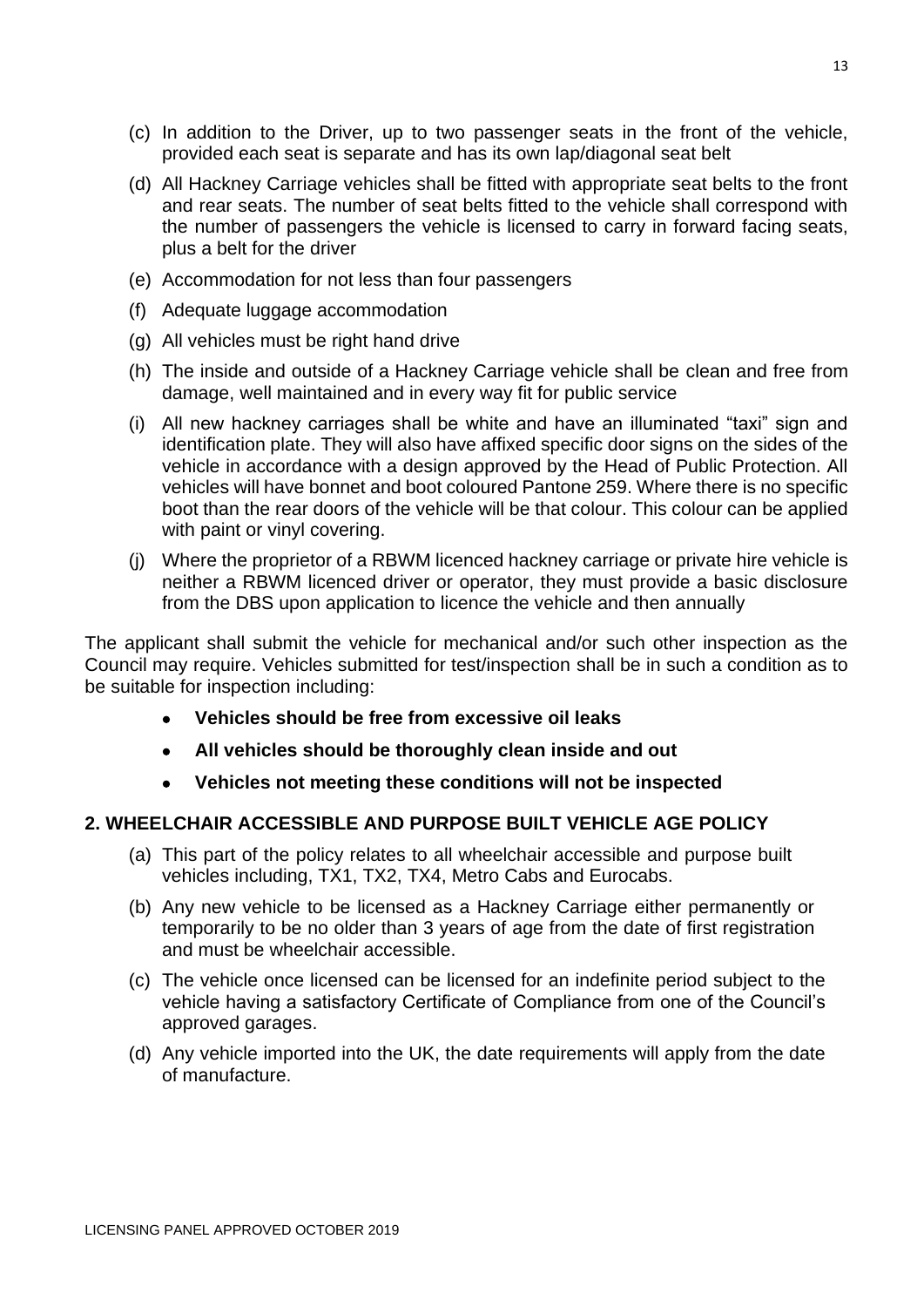- (e) A current wheelchair accessible/purpose built Hackney Carriage licence holder can only replace the vehicle with another wheelchair accessible/purpose built vehicle as defined in paragraph (a) above.
- (f) All wheelchair accessible/purpose built hackney carriages will be regarded as "designated" vehicles for the purposes of Section 167 of the Equality Act 2010.

Drivers of these vehicles will have the following duties:

- to carry the passenger while in the wheelchair;
- not to make any additional charge for doing so;
- if the passenger chooses to sit in a passenger seat, to carry the wheelchair;
- to take such steps as are necessary to ensure that the passenger is carried in safety and reasonable comfort; and
- to give the passenger such mobility assistance as is reasonably required.
- to have their name, contact telephone number and vehicle details included in a list of drivers who are available for wheelchair users. This list will appear on the RBWM website.Drivers can be exempted from these requirements under Section 166 of the Equality Act if the Licensing Officer is satisfied that it is appropriate to do so on medical grounds or because the driver's physical condition makes it impossible or unreasonably difficult for him or her to comply with the duties.

An exemption can be valid for as short or long a time period as the Licensing Officer thinks appropriate, bearing in mind the nature of the medical issue.

Drivers wishing to claim an exemption from the duties set out above must apply in writing using a form which will be provided by the Licensing Officer. On this form the person applying for an exemption must set out:

- why they should be exempted from the duties set out above, and
- the independent evidence that supports this exemption.
- Independent medical evidence should, as an absolute minimum, be in the form of a letter or report from a general practitioner, the medical doctor must provide their GMC registration number.

Where a long-term exemption is to be issued, medical assessments should be undertaken by professionals who have been specifically trained in the relevant field and who are independent of the applicant. Up to the age of 65 long term exemptions will be reviewed every five years at the same time that a medical certificate is required. From the age of 65 long term exemptions will be reviewed every year at the same time that a medical certificate is required.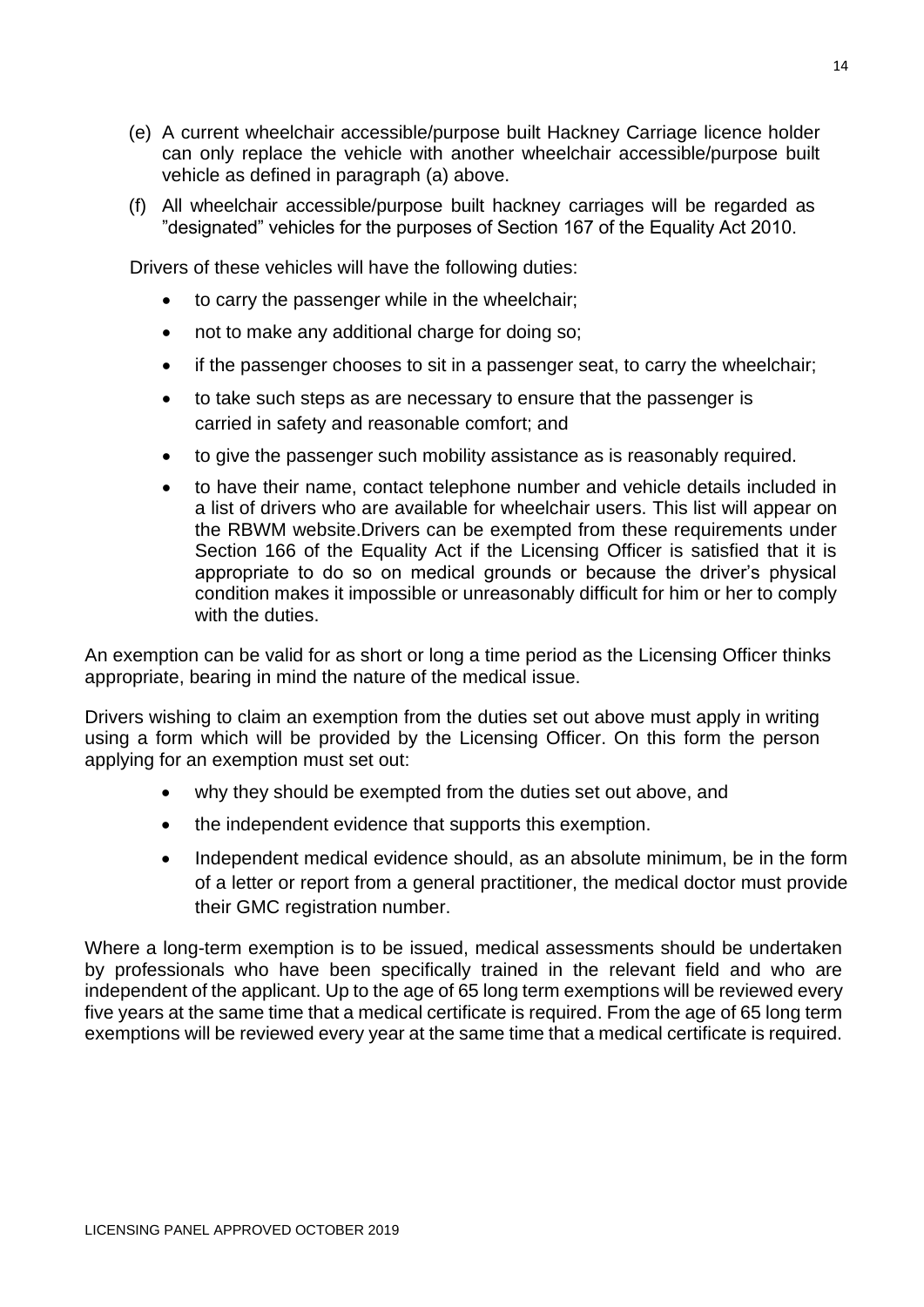If the exemption application is unsuccessful the applicant will be informed in writing within a reasonable timescale and with a clear explanation of the reasons for the decision.

Drivers granted an exemption will be issued with an exemption certificate.

Drivers granted an exemption will be permitted to display in their vehicle, when being operated by the exempt driver, a notice prescribed by the Equality Act 2010 (Taxis and Private Hire Vehicles) (Passengers in Wheelchairs – Notices of Exemption) Regulations 2017 or by any subsequent legislation that this is replaced by.

If a designated vehicle is operated by more than one driver, one or more of whom has been granted an exemption, the Notice of Exemption must only be displayed in the vehicle when being operated by an exempted driver.

If a Notice of Exemption is displayed in a designated vehicle being operated by a driver to whom an exemption has not been granted, that driver will be in breach of this Policy and subject to action by the Licensing Officer.

If the display of a Notice of Exemption in a designated vehicle being operated by a driver to whom an exemption has not been granted causes the driver to fail to comply with the duties set out above, that driver commits a criminal offence

#### **3 NON-WHEELCHAIR ACCESSIBLE HACKNEY CARRIAGE VEHICLE AGE POLICY**

No further licences will be issued for saloon or other non-wheelchair accessible vehicles except to replace an existing saloon or non-wheelchair accessible vehicle.

- (a) Saloon or non wheelchair accessible vehicles can be replaced with vehicles of a similar type but new vehicles must be in the full livery.
- (b) Any new saloon vehicle to be licensed as a Hackney Carriage vehicle either permanently or temporarily to be no older than 5 years from the date of first registration.
- (c) Any vehicle imported into the UK, the date requirements will apply from the date of manufacture.
- (d) Paragraph (a) above only relates to currently licensed saloon Hackney Carriage vehicle licence holders.
- (e) The vehicle once licensed can be licensed to a maximum of 12 years from the date of first registration.
- (f) Exceptions to a) and d) can be made for some vehicles on written application to the Council. Such vehicles will include prestigious vehicles in excellent condition.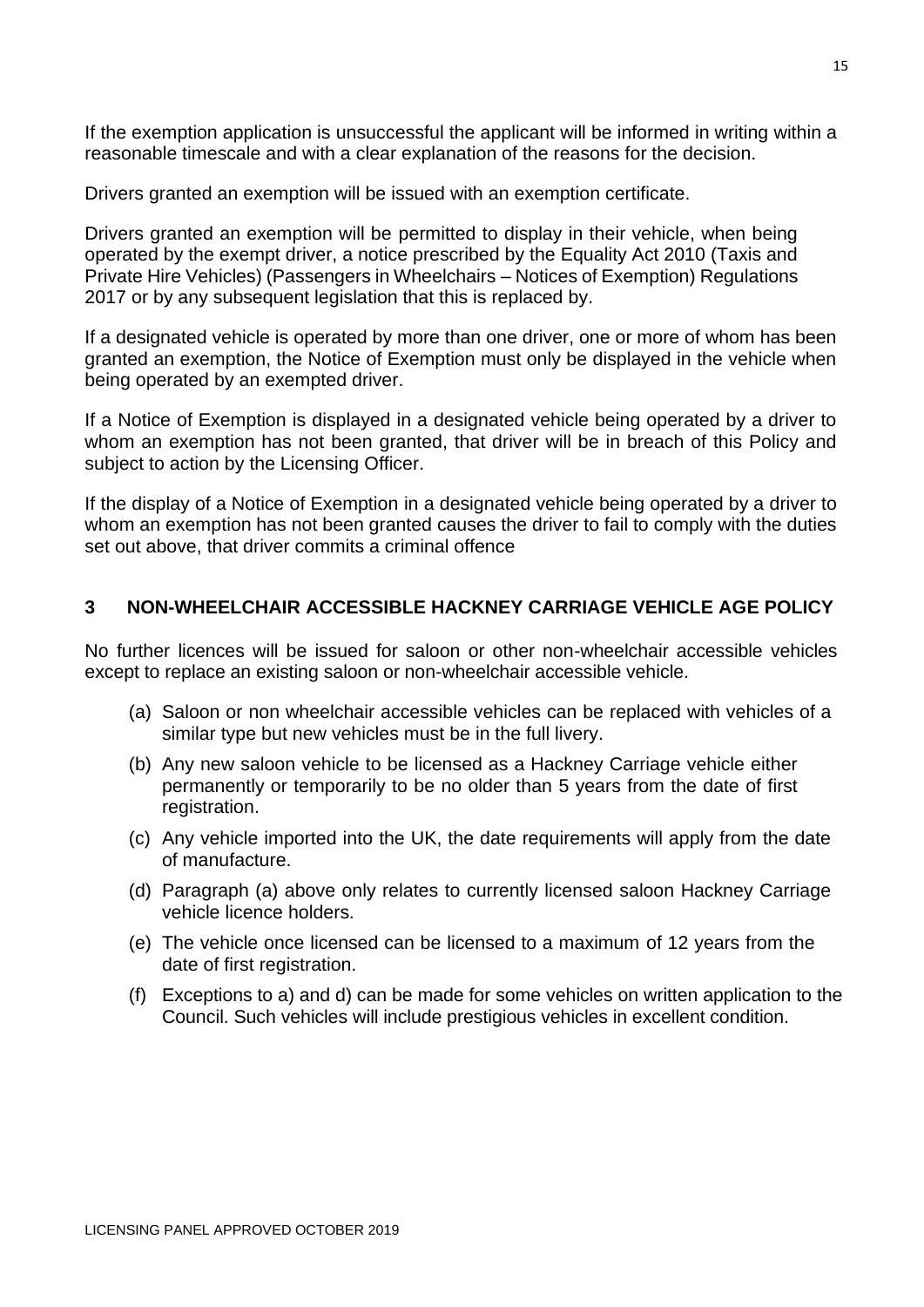# **4 G E N E R A L**

- (a) Any vehicle to be licensed as a temporary replacement or on a temporary basis (e.g. where the permanent vehicle has been involved in an accident or been stolen, etc) must be replaced with a suitable vehicle, as agreed with the Council's Licensing Officers, pending the repair or renewal of the original vehicle within a 3 month period.
- (b) In all cases of transfer of vehicle, the prior written permission of the Licensing Officers is required.

# **5 WHEELCHAIR ACCESSIBLE VEHICLES**

Any vehicle that has been modified to accommodate disabled passengers must have all modifications and adaptations, including all seats, seat belts and anchorages, retested to meet either the **European Whole Vehicle Type Approval or the UK Low Volume Type Approval in the M1 category** (evidence of this must be produced). **Any vehicle meeting UK Single Vehicle Approval will not be licensed as a Hackney Carriage vehicle.**

- Grab handles must be fitted in appropriate positions in all passenger access door entrances to aid passenger ingress and egress from the vehicle while using any steps provided
- There must be no steps within the passenger compartment
- All floor areas and passageways between seats over which passengers will be expected to pass must be free of all steps, encumbrances or trip hazards and have a slip resistant surface.
- All passenger seats must be provided, where possible, with a lap and diagonal 3 point seat belt and where not possible a 2 point lap seat belt appropriate to the type and position of the seat.
- The passenger/passengers confined to a wheelchair must be provided, where possible, with a lap and diagonal 3 point seat belt and where not possible a 2 point lap seat belt appropriate to the position of the wheelchair
- All seat belts must be fitted to the vehicle with the number of anchorage points appropriate to the type of seat belt, all anchorage points must comply with M1 criteria.
- The vehicle must have a minimum seating capacity for 4 passengers with at least one passenger seated in a wheelchair and a maximum of 8 passengers with at least one passenger seated in a wheelchair.
- A bulkhead/drivers safety screen should be fitted, and it should be a full width, full height screen fitted directly behind the driver's seat. The upper section of the bulkhead/safety screen should contain a clear vision panel sufficient for the driver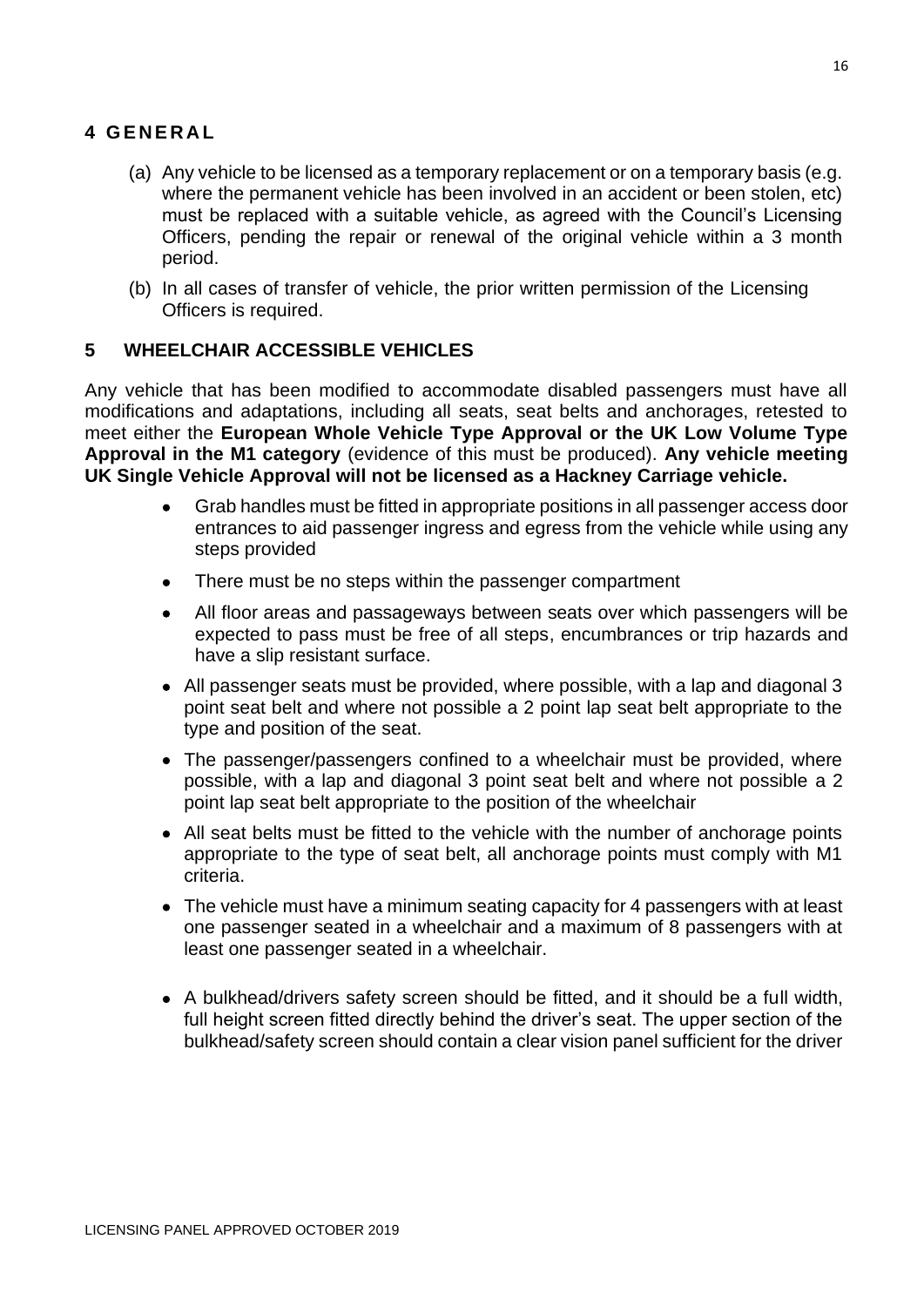to be able to see a substantial amount of the passenger compartment, which must include vision of all access doors.

- The bulkhead/safety screen should allow communication between the driving and passenger compartments.
- The bulkhead should have no discontinuities that would allow a passenger to reach into the driver's compartment from the passenger compartment.
- The vision panel section of the bulkhead/safety screen should be constructed of safety glass or any clear material with at least the same impact resistance and safety qualities as that of safety glass.
- A lightweight ramp or ramps for the loading of a wheelchair and occupant must be available at all times.
- An adequate locking device must be fitted to ensure that the ramp/s do not slip or tilt when in use.
- Provision must be made for the ramps to be permanently stored in the vehicle safely when not in use.
- All passenger seats must be permanently fixed to the vehicle. Demountable seats that are removed for the purpose of providing space for wheelchair passengers shall not be allowed. Fold away seats are to be permitted providing they remain attached to the vehicle.
- All drives of wheelchair accessible vehicles, must agree to take a course in relation to disability awareness and manual handling of wheelchairs as directed by the Licensing Officers, such training will be provided free of charge.

# **6 HORSE-DRAWN HACKNEY CARRIAGE CONDITIONS**

- A minimum standard of 15.2 hands is laid down for carriage horse providing that as regards horses between 15.2 hands and 15 hands they may be operated if they are approved by the Council's appointment veterinary surgeon.
- No horse shall be used in any carriage licensed by the Royal Borough of Windsor and Maidenhead until it has been examined and approved by the Council's appointment veterinary surgeon.
- Any one horse shall not be in harness for more than seven consecutive hours, to include one hours break in that period for rest, feeding and drinking (licensees of carriages are reminded that if they operate a carriage for more than seven hours in any one day it will be necessary for them to obtain two horses for that carriage).
- Adequate stabling must be provided at all time for horse used in hackney carriage work.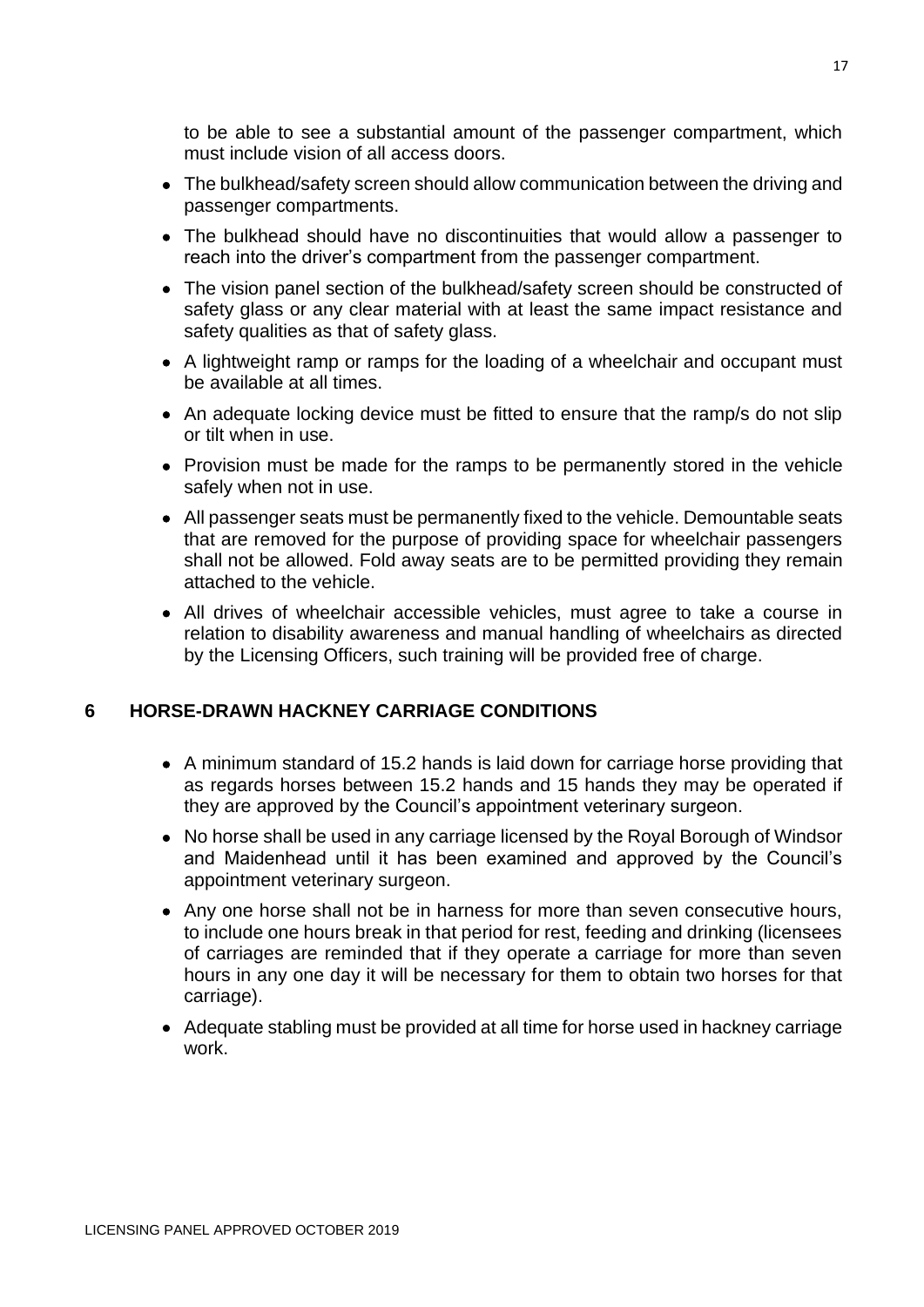- Horse when standing at rest should be provided with adequate equine quarter sheets (rugs).
- The council must be advised of any changes in stabling arrangements before they occur in order that they may be inspected and approved.
- A horse used in any one day as a carriage shall not be used during that day for any other purpose.
- Any change of ownership of a licensed carriage horse to be notified to the council.
- The licensed carriage may only ply for hire between the hours of sunrise and sunset.
- No material alteration or change in specification design, condition or appearance of the carriage shall be made without the approval of the council at any time while the licence is in force.
- Provision must be made for keeping the carriage under cover when it is not plying for hire.
- A horse-drawn hackney carriage license is not transferable nor may it be assigned to any other person or body without previous consent in writing having first been obtained from the council.
- All applicant for a carriage driver's licence may be required to submit a test as to their ability to handle horses.
- The personal appearance of a carriage driver whilst plying for hire with his carriage shall be to the satisfaction of the Council. The attention of carriage drivers is drawn to the provisions in the Hackney Carriage By-laws.
- The proprietor of a licensed carriage shall notify the Council of any change of address in writing within seven days of such a change taking place.

# **7 DOCUMENTATION**

The applicant shall produce the following documents prior to the issue of the licence which must be current at the time the licence commences:

- (a) An insurance certificate or cover note which expressly indicates insurance cover for public hire
- (b) The vehicle registration document showing the current owner's name and address
- (c) A valid current Certificate of Compliance which must be no older than 28 days on issue of the licence.
- (d) All vehicles over 9 years from the date of first registration must have a Certificate of Compliance every 6 months.
- (e) All vehicle licence holders must carry the original/photocopy of the original of the following in their vehicle at all times;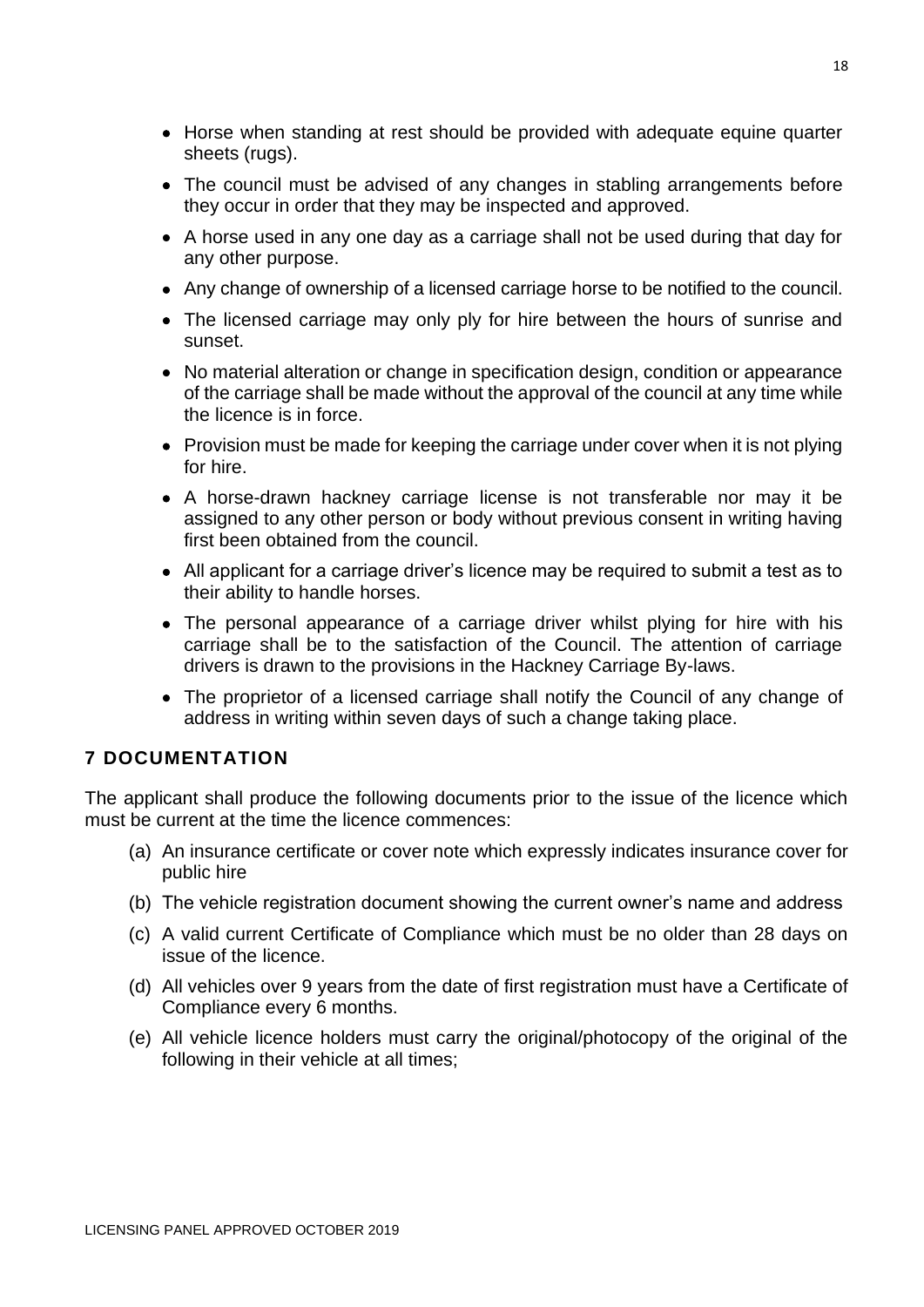- Driving licence (photo-card)
- Insurance certificate
- Certificate of Compliance

# **8 SAFETY EQUIPMENT**

All vehicles will be required to carry a fire extinguisher conforming to British Standard (BS) EN3 - this must be readily available for use in case of an emergency and a first aid kit.

# **9 LICENCE PLATE**

The licence holder/Driver shall ensure that;

- (a) The Hackney Carriage licence plate shall be securely affixed to the rear of the vehicle at all times, regardless of whether or not the vehicle is being used for Hackney carriage purposes.
- (b) The Hackney Carriage Vehicle Licence plate is not concealed or damaged and is kept clean so that it is clearly visible at all times.

# **10 SIGNAGE**

All motor hackney carriage shall have a sign clearly displayed within the vehicle advising passengers that the taximeter must and will be used for all journey wholly within the Royal Borough of Windsor and Maidenhead. This sign is to be in accordance with a font, size and design approved by the Head of Communities, Enforcement and Partnership

# **11 USAGE**

- (a) The taximeter must be used to determine the fare for all journeys which are wholly within the Royal Borough of Windsor and Maidenhead. No other means of determining the fare are to be used for journeys which are wholly within the Royal Borough of Windsor and Maidenhead.
- (b) Whilst a vehicle is licensed as a Hackney Carriage it must not be driven by any person other than a Royal Borough of Windsor and Maidenhead's licensed Hackney Carriage driver
- (c) If the proprietor permits or employs any other person to drive the vehicle, they must inspect the Hackney Carriage Drivers Licence and Badge and record the details of the licence in a proper register for that purpose.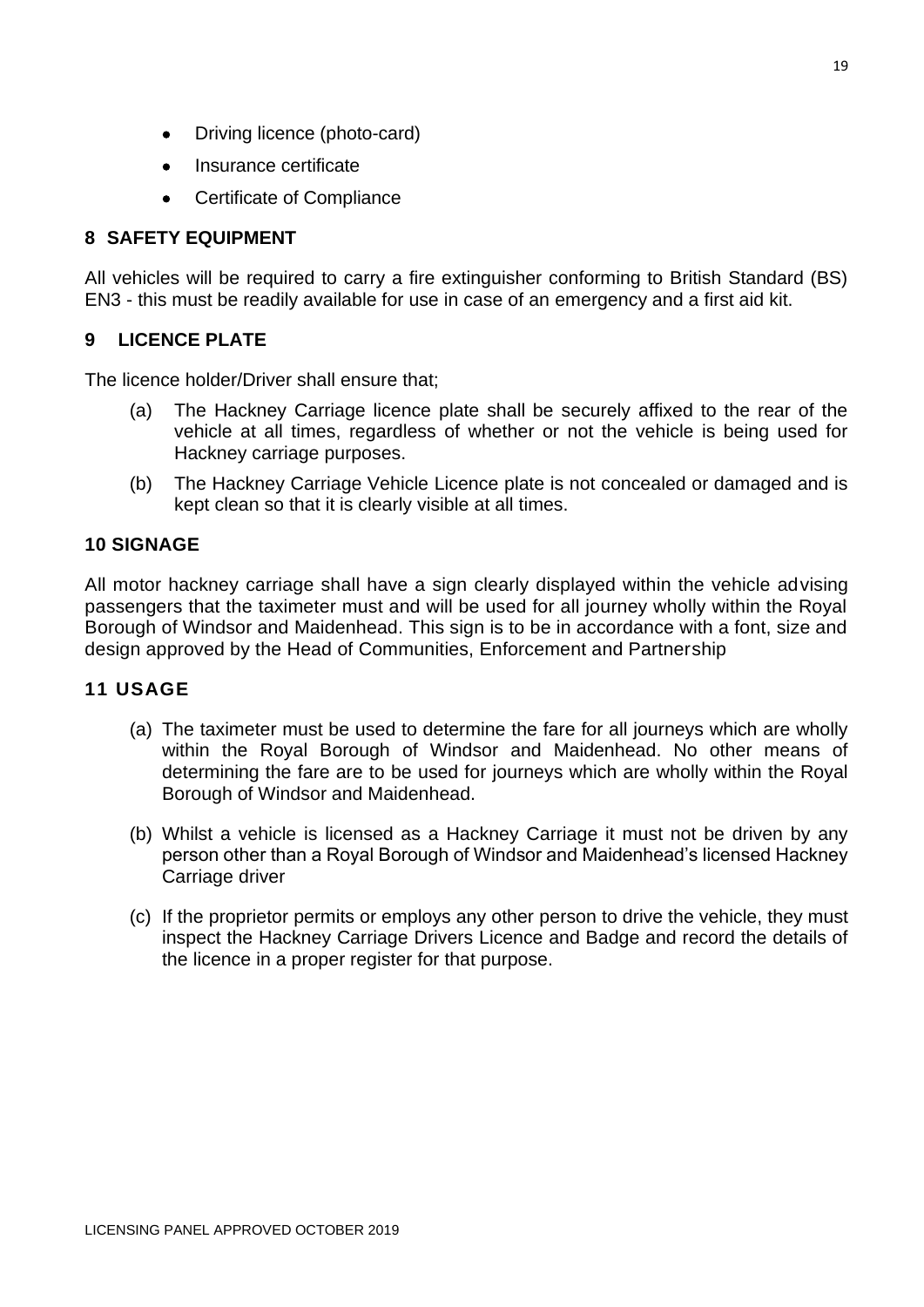# **12 CARRIAGE OF ASSISTANCE DOGS**

The proprietor shall ensure the Driver of the vehicle complies with the requirement to carry a Guide, Hearing or Assistance Dog when requested, unless the Driver is a holder of an Exemption Certificate.

# **13 CHANGE OF ADDRESS**

If the vehicle licence holder changes address then he/she must inform the Council of such change in writing within seven working days.

# **14 ACCIDENTS**

The licence holder/proprietor must notify the Licensing department of the Royal Borough of Windsor and Maidenhead of any accident in which the vehicle has been involved within 72 hours of the occurrence.

# **15 BYELAWS AND REGULATIONS**

- (a) The proprietor/licence holder shall ensure that any Driver (of his vehicle) complies with the Council's Conditions.
- (b) The proprietor should make himself familiar with statutory requirements relating to Hackney Carriage vehicle licensing.

# **16 CONVICTIONS, CAUTIONS AND FIXED PENALTIES**

- (a) The Driver shall notify RBWM Licensing in writing within 48 hours of an arrest and release, charge or conviction of any sexual offence, any offence involving dishonesty or violence and any motoring offence.
- (b) The Driver shall, within 7 days, disclose to RBWM Licensing in writing details of any other conviction, police caution or fixed penalty (e.g. points on driving licence) other than a parking fine imposed on him/her during the course of the licence.
- (c) Any such arrest, charge or conviction in paragraph (a) shall result in a review by licensing officers as to whether the licence holder is fit to continue to hold the licence.

# **17 SURRENDER OF LICENCE**

If the Proprietor/Licence holder ceases to use the vehicle for the purpose for which it was licensed they shall surrender the licence and return the plate, which remains the property of the Royal Borough of Windsor and Maidenhead.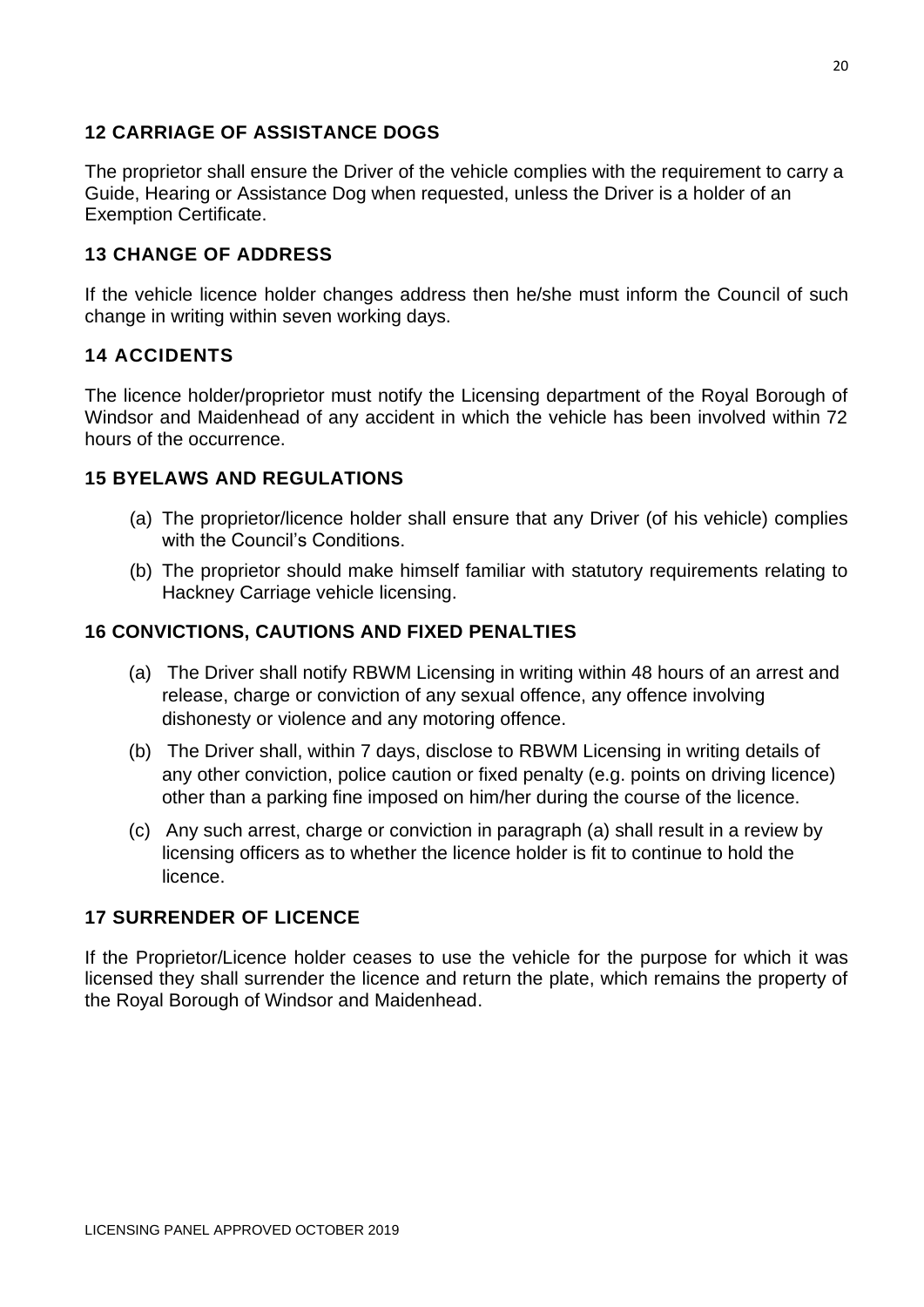# **18 OBSTRUCTION OF AUTHORISED OFFICERS**

Any person who:-

- (a) willfully obstructs an authorised officer or constable acting in pursuance of this Act; or
- (b) without reasonable excuse fails to comply with any requirement properly made to him by such officer or constable; or
- (c) without reasonable cause fails to give such an officer or constable so acting any other assistance or information which he may reasonably require of such person for the purposes of the performance of his functions under this part of the Act or the Act of 1847;

shall be guilty of an offence.

#### **19 PENALTY POINTS**

The Hackney Carriage vehicle licence is subject to the penalty points system in force in relation to the licence and the licence holder is required to read and comply with the provisions of the system at all times.

#### **20 PENALTIES**

- (a) The Licensing Officers may suspend, revoke or refuse to renew the Licence if any of the above conditions are not complied to.
- (b) The Licensing Officers may suspend, revoke or refuse to renew the Licence for 'Any Other Reasonable Cause' as defined in the Local Government (Miscellaneous Provisions) Act 1976.

# **21 ADVERTISING**

No advertising may be displayed on the exterior of any hackney carriage.

#### **22 INTERIOR ADVERTISING**

- (a) Advertisements may only be displayed within the passenger compartment on the base of the occasional (flip up) seats and along the bulkhead above the passenger/driver partition.
- (b) Occasional seat advertisements must be encapsulated in clear, non-flammable plastic.
- (c) No material should be placed on the driver/passenger partition other than notices approved by the Council.

# **23 ADVERTISEMENT CONTENT**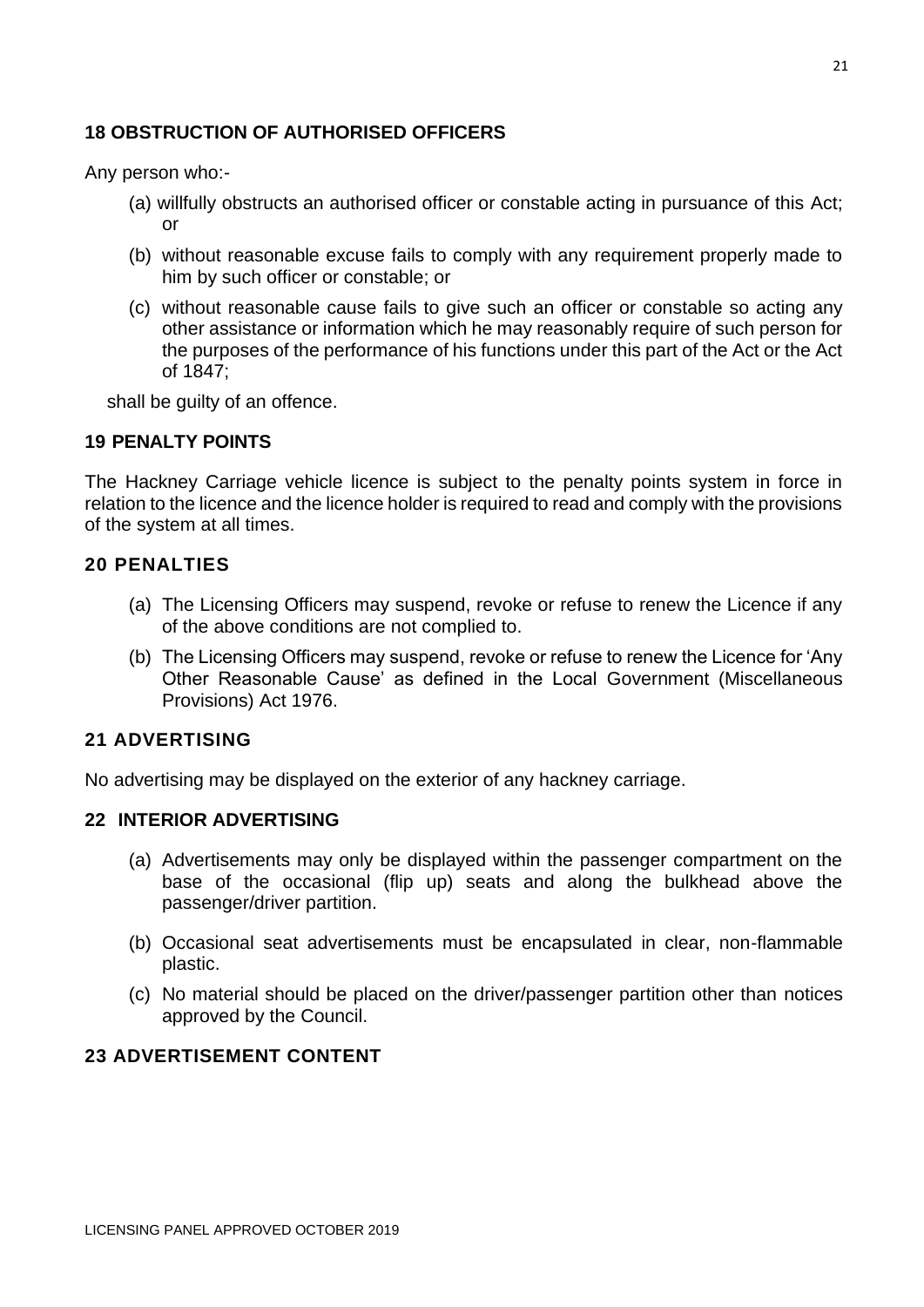- (a) All advertisements must comply with the British Code of Advertising Practice and it is the responsibility of the proprietor to ensure that they do so.
- (b) Each proposal shall be considered upon its own merits but any advertisements which are likely to cause offence to the public are unlikely to receive approval.

# **24 REVOCATION**

- a) If a licence has been revoked, a new application will not be accepted until 1 year has elapsed from the date of revocation or any time which the Licensing Officers decide.
- b) If a licence has been revoked, a new application will not be accepted until 1 year has elapsed from the date of revocation or any time which the Licensing Officers decide.

# **25 APPEALS**

Where a licence has been revoked or suspended, or where a new application has been refused, an appeal against the Councils decision may be made to the East Berkshire Magistrates Court within 21 days.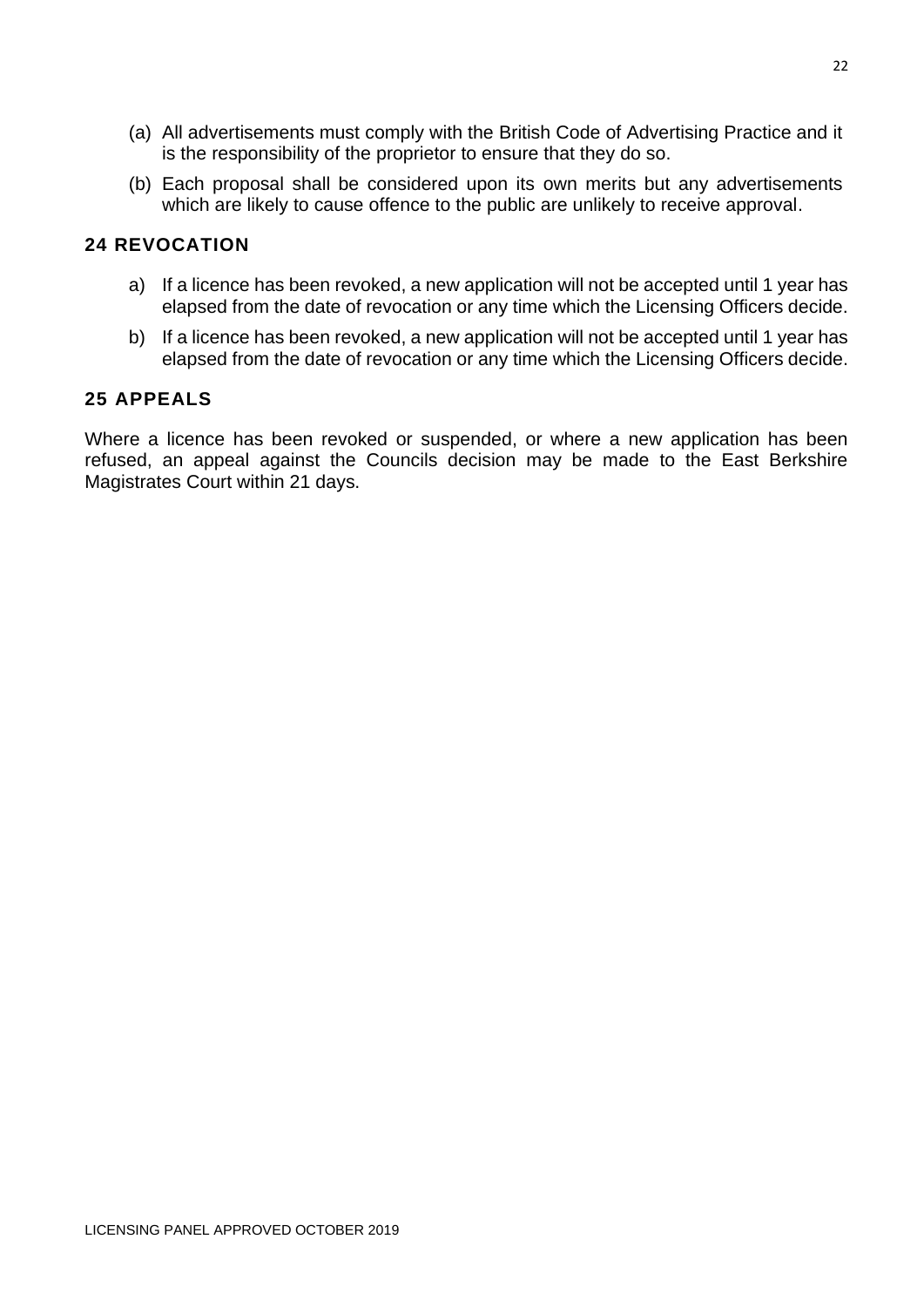# **Penalty Points System**

The introduction of the Penalty Points System is to provide an effective enforcement process for Licensing Officers in respect of Hackney Carriage and Private Hire Driver and Vehicle Licence holders, as well as Private Hire Operators who are found to be in breach of local or national conditions and policies relating to the licensing functions.

The emphasis of the Penalty Point System is to increase and ensure the safety and wellbeing of members of the public as well as compliance with legal requirements.

The system is only intended to ensure compliance by those licence holders who it is proved have breached or are in breach of the rules and regulations that they should be complying with.

The system operates in line with penalty points endorsed on a driving licence and that is where **12** unspent penalty points are accumulated this will result in referral to the Licensing Panel. Penalty points being spent 12 months from the date of being administered.

Licensing Officers reserve the right to refer cases straight to a Licensing Panel rather than imposing points, where they consider the seriousness of the case merits doing so.

Where a referral is made to the Licensing Panel, it will be that Panel's decision on what further action, if any, should be taken – such action could include the suspension or revocation of the licence.

The Licensing Panel will allow the licence holder the opportunity to challenge the imposition of individual sets of penalty points.

Where penalty points are administered by a Licensing Officer and the licence holder wishes to dispute the matter, the licence holder may request for the matter to be referred to the Council's Appeals Panel.

Such an appeal must be submitted to the Council in writing, stating the grounds for appeal, within 21 days of administration of the penalty points. Any licence holder also has the right of appeal against a Licensing Panel or Appeals Panel decision to the Magistrates Court within 21 days of notification of the decision.

- Failing to have a Private Hire Driver or Hackney Carriage Driver badge in his possession 3 Points
- Not having a fire extinguisher and/or first aid kit in the vehicle 3 Points
- A vehicle issued with Dispensation and not having the plate in the vehicle or the Dispensation Certificate in the vehicle 3 Points
- Failing to notify the Licensing Officer of any points or convictions being imposed by the Courts within 7 days 6 Points
- Failing to notify a change of address within 7 days 3 Points
- Driving an unlicensed vehicle 6 Points
- Allowing an unlicensed driver to drive a Private Hire Vehicle or Hackney Carriage Vehicle 6 Points
- Failing to renew a Hackney Carriage or Private Hire driver licence or vehicle licence within the correct time (unless extenuating circumstances apply) 3 Points
- Unlawfully plying for hire Referral to Licensing Panel to consider revocation of licence

LICENSING PANEL APPROVED OCTOBER 2019 • Failing to display an identity plate correctly on the vehicle 3 Points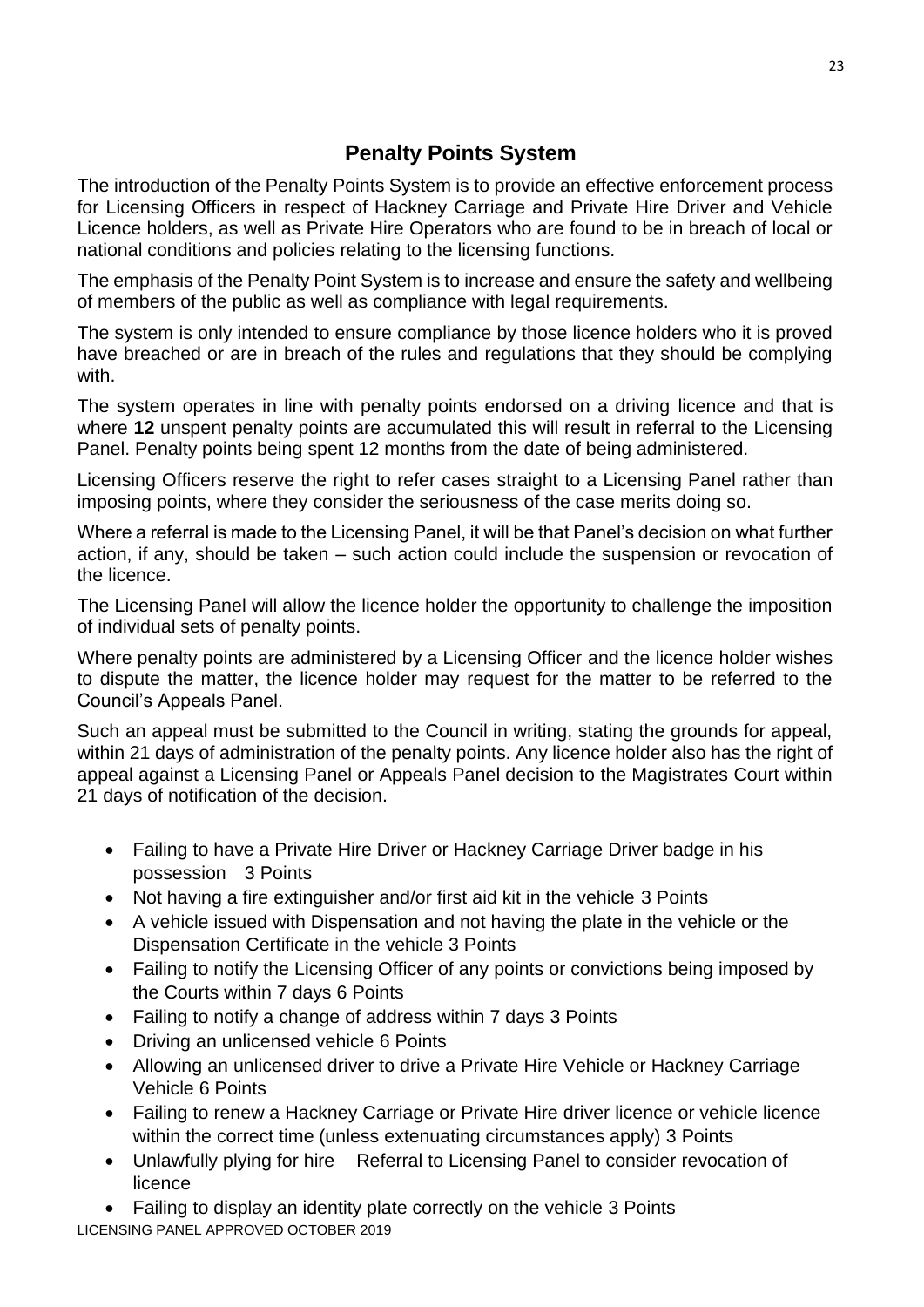- Failing to notify the Licensing Officer of being involved in an accident within 72 hours 3 **Points**
- Private Hire Operators failing to notify the Licensing Officer of any complaints received 3 Points
- Private Hire Operators failing to maintain their records in the correct format 3 Points
- Failing to attend the Town Hall when directed by the Licensing Officer Referral to Licensing Panel to consider revocation of licence
- Allowing more passengers to be carried in the vehicle than authorised by the Private Hire or Hackney Carriage Vehicle licence 6 Points
- Causing or permitting a Private Hire Vehicle or Hackney Carriage to wait on double yellow lines, other than to allow passengers to board or alight 3 Points
- Causing or permitting a Private Hire Vehicle or Hackney Carriage to wait on a single yellow line, in contravention of the notices displayed, other than to allow passengers to board or alight 3 Points
- Causing or permitting a Hackney Carriage to wait on a single yellow line, in contravention of the notices displayed, other than to allow passengers to board or alight or other than plying for hire on a hackney carriage rank. 3 Points
- Causing or permitting a Private Hire Vehicle or Hackney Carriage to wait in a marked disabled bay 6 Points
- Causing or permitting a Private Hire Vehicle or Hackney Carriage to wait in a bus stop 6 Points
- Causing or permitting a Private Hire Vehicle or Hackney Carriage to wait in any other restricted space 3 Points
- Private Hire Driver or Hackney Carriage Driver driving erratically and / or without due care and attention to pedestrians or other road users 6 Points
- Causing or permitting a Private Hire Vehicle or Hackney Carriage to block the driveway or entrance of any residence, business, school or any other public building or space 3 Points
- Private hire driver, without reasonable cause, charging more for a fare than was quoted at or before the outset of the journey" 12 points
- (Note; 12 points would trigger an immediate referral to the Licensing Panel)
- Hackney carriage driver, without a reasonable excuse, refusing to take a fare for a journey wholly within Royal Borough of Windsor and Maidenhead 12 points
- (Note; 12 points would trigger an immediate referral to the Licensing Panel)
- Hackney carriage driver not using the taximeter for a journey wholly within the Royal Borough of Windsor & Maidenhead 12 points
- (Note; 12 points would trigger an immediate referral to the Licensing Panel)
- Hackney carriage driver using the incorrect tariff so as to inflate the cost of the journey. 12 points
- (Note; 12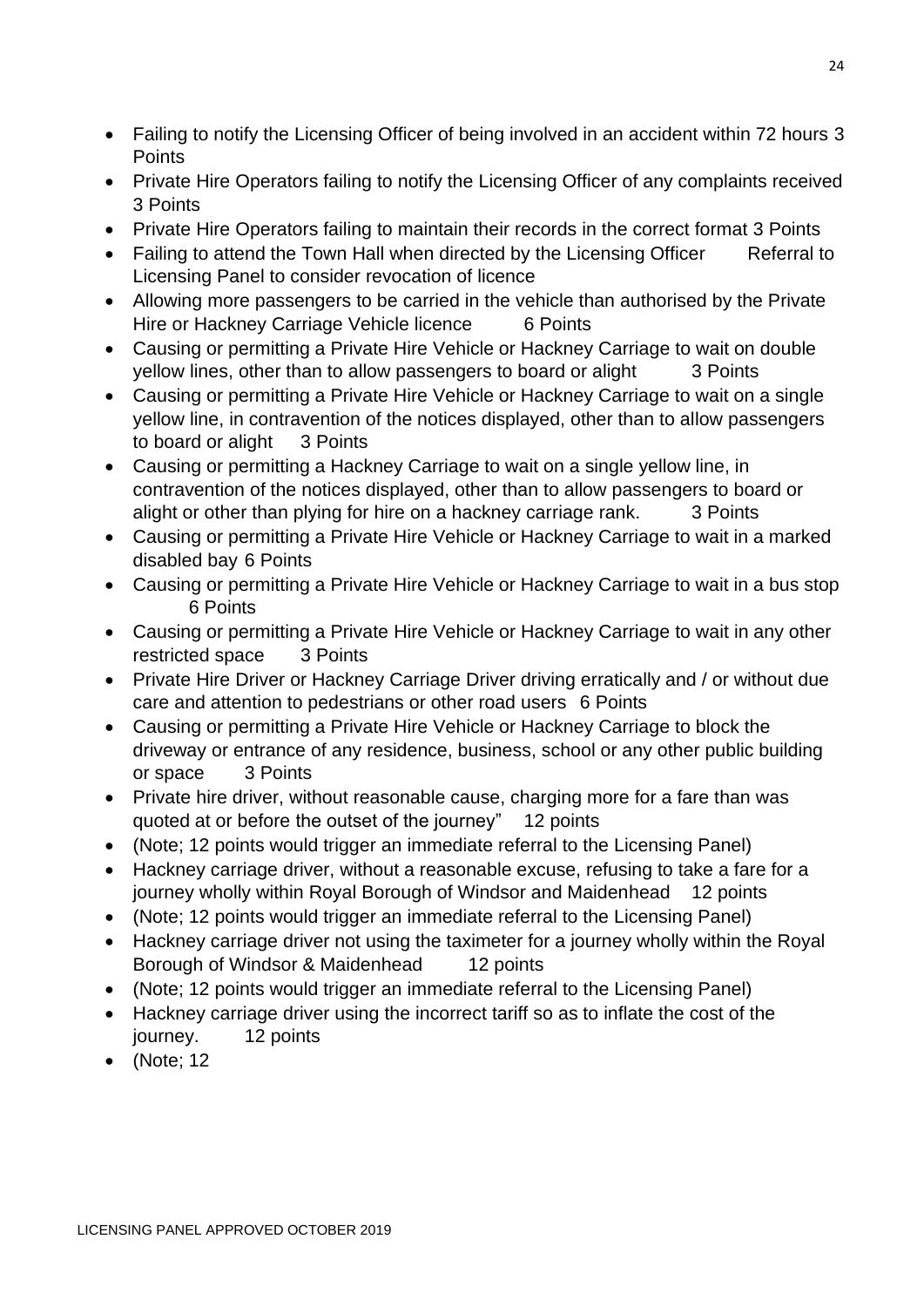# **HACKNEY CARRIAGE AND PRIVATE HIRE DRIVER LICENCES STATEMENT OF POLICY ABOUT RELEVANT CONVICTIONS**

When submitting an application for a licence to drive a private hire vehicle, to drive a Hackney Carriage vehicle or to operate a private hire firm, applicants are required to declare all convictions or cautions they may have, and if they are currently being investigated or have been charged or summoned for any offence. The information given will be treated in confidence and will only be taken into account for the specific application.

Applicants should be aware that the Licensing Authority will check the Disclosure & Barring Service for the existence and contents of any criminal record held in the applicant's name. Information received from the Disclosure & Barring Service will be kept in strict confidence whilst the licensing process takes its course and will be retained for no longer than is necessary.

A person with a current conviction for serious crime need not be permanently barred from obtaining a licence but they must meet the requirements of the assessment of previous convictions set out below before an application is entertained. Passenger safety will always be the priority when considering previous convictions of an applicant.

The disclosure of a criminal record for any lesser offences or any other concerning information will not debar an applicant from gaining a licence unless officers considers that the conviction or information renders the applicant not a fit and proper person to hold a licence. In making their decision, officers will consider the nature of the offence(s), when the offence(s) took place, the age of the applicant when the offence(s) were committed and any other factors which may be relevant. There is a right of appeal from an officer decision to a Licensing Panel Sub Committee in every case.

Should the need arise any applicant who is refused a licence has a right of appeal (within 21 days of the decision) to a Magistrates' Court.

All new applicants who have not resided in the UK for a full five (5) years immediately before submitting the application must also satisfy the Licensing Team/Committee that they are a 'fit and proper person'. This will require:

- (a) Obtaining a Certificate of good Conduct via the respective embassy from the country(s) where the applicant has resided for the previous 5 years,
- (b) Obtaining a written English translation certificate at the applicant's own expense for the above certificate, where applicable,
- (c) Production of National Insurance details and/or documentary evidence that allows an applicant to work in the UK in line with Immigration requirements.

Each case will be decided on its own merits.

The assessment of previous convictions is as follows:

# **Crimes resulting in death**

Where an applicant or licensee has been convicted of a crime which resulted in the death of another person or was intended to cause the death or serious injury of another person they will not be licensed.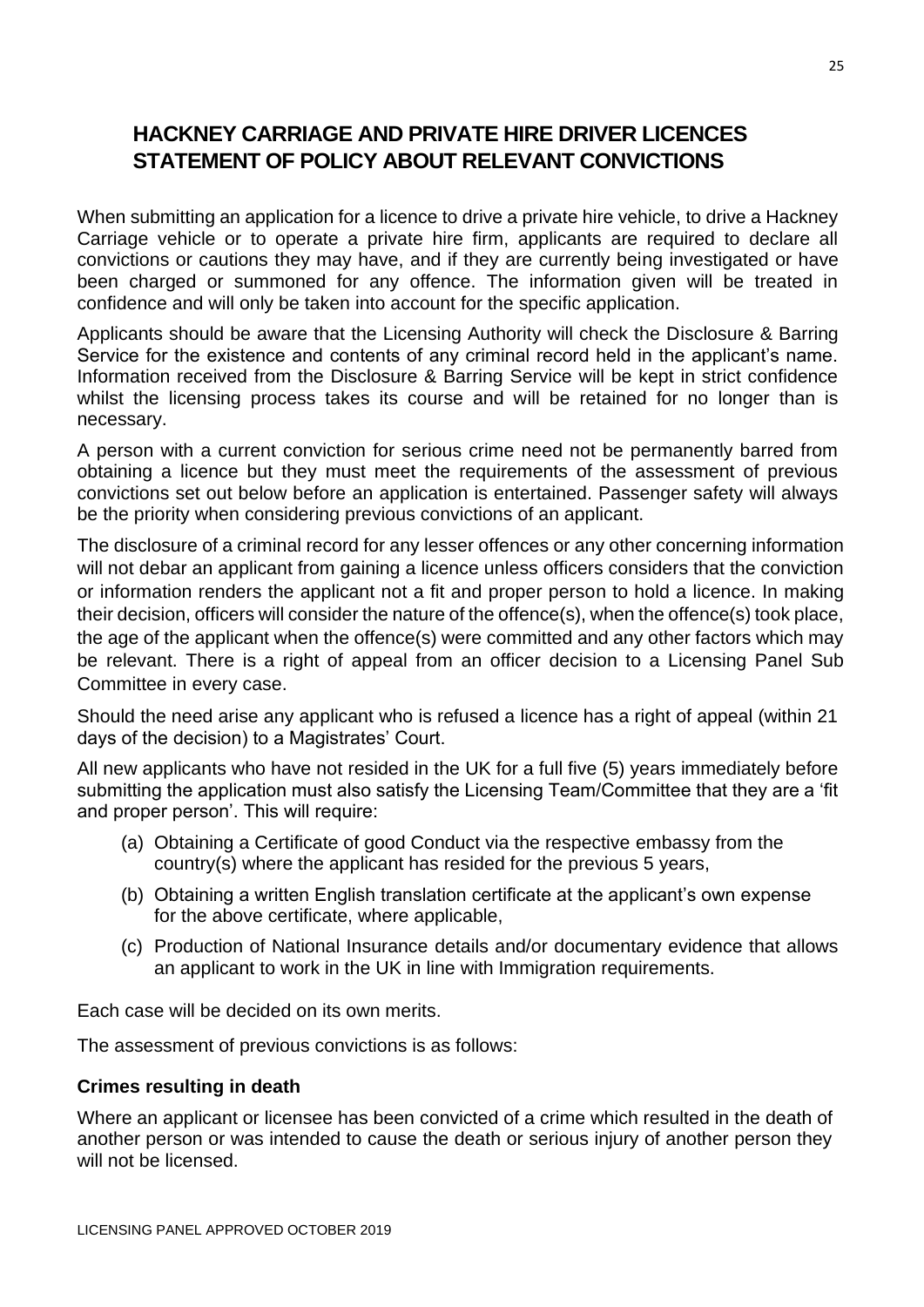# **Exploitation**

Where an applicant or licensee has been convicted of a crime involving, related to, or has any connection with abuse, exploitation, use or treatment of another individual irrespective of whether the victim or victims were adults or children, they will not be licensed. This includes slavery, child sexual abuse, exploitation, grooming, psychological, emotional or financial abuse, but this is not an exhaustive list.

# **Offences involving violence against the person**

Where an applicant has a conviction for an offence of violence against the person, or connected with any offence of violence, a licence will not be granted until at least 10 years have elapsed since the completion of any sentence imposed.

#### **Possession of a weapon**

Where an applicant has a conviction for possession of a weapon or any other weapon related offence, a licence will not be granted until at least seven years have elapsed since the completion of any sentence imposed.

#### **Sexual offences**

Where an applicant has a conviction for any offence involving or connected with illegal sexual activity, a licence will not be granted. In addition to the above, the licensing authority will not grant a licence to any applicant who is currently on the Sex Offenders Register or on any barred list.

#### **Dishonesty**

Where an applicant has a conviction for any offence where dishonesty is an element of the offence, a licence will not be granted until at least seven years have elapsed since the completion of any sentence imposed.

# **Drugs**

Where an applicant has any conviction for, or related to, the supply of drugs, or possession with intent to supply or connected with possession with intent to supply, a licence will not be granted until at least 10 years have elapsed since the completion of any sentence imposed. Where an applicant has a conviction for possession of drugs, or related to the possession of drugs, a licence will not be granted until at least five years have elapsed since the completion of any sentence imposed. In these circumstances, any applicant may also have to undergo drugs testing for a period at their own expense to demonstrate that they are not using controlled drugs.

#### **Discrimination**

Where an applicant has a conviction involving or connected with discrimination in any form, a licence will not be granted until at least seven years have elapsed since the completion of any sentence imposed.

#### **Motoring convictions**

Hackney carriage and private hire drivers are professional drivers charged with the responsibility of carrying the public. It is accepted that offences can be committed unintentionally, and a single occurrence of a minor traffic offence would not prohibit the granting of a licence. However, applicants with multiple motoring convictions may indicate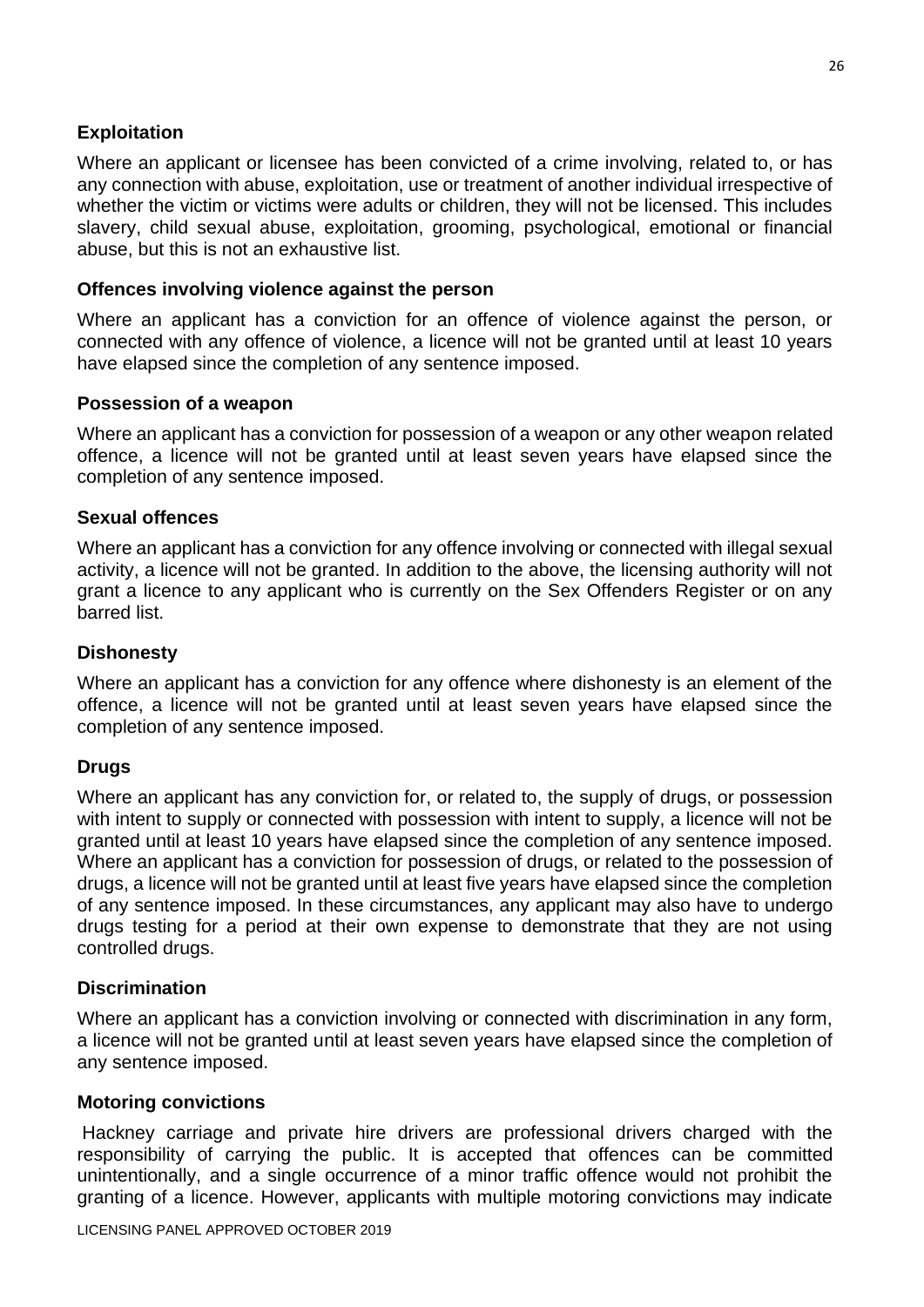that an applicant does not exhibit the behaviours of a safe road user and one that is suitable to drive professionally. Any motoring conviction while a licensed driver demonstrates that the licensee may not take their professional responsibilities seriously. However, it is accepted that offences can be committed unintentionally, and a single occurrence of a minor traffic offence may not necessitate the revocation of a taxi or private hire vehicle driver licence providing the authority considers that the licensee remains a fit and proper person to retain a licence.

# **Drink driving/driving under the influence of drugs**

Where an applicant has a conviction for drink driving or driving under the influence of drugs, a licence will not be granted until at least seven years have elapsed since the completion of any sentence or driving ban imposed. In the case of driving under the influence of drugs, any applicant may also have to undergo drugs testing at their own expense to demonstrate that they are not using controlled drugs.

# **Using a hand-held device whilst driving**

Where an applicant has a conviction for using a held‐hand mobile telephone or a hand‐ held device whilst driving, a licence will not be granted until at least five years have elapsed since the conviction or completion of any sentence or driving ban imposed, whichever is the later.

# **Convictions under the Town Police Clauses Acts and Part II of the Local Government (Miscellaneous Provisions) Act 1976**

Convictions under these Acts are taken very seriously, as the legislation is in place to protect members of the public. In particular, an application will not normally be entertained where the applicant has been convicted of an offence under the Acts at any time during the twelve calendar months prior to the application or has more than one conviction during the last two years prior to the application.

An existing licence holder with any conviction under this legislation will have their licence reviewed immediately.

**Nothing in this guidance / policy will remove an applicant's right to appeal to a Magistrates Court against the Council's refusal to grant or renew a licence, or decision to suspend or revoke a licence, or against any conditions which may have been imposed on any such licence by the local authority. Such appeal is to be made in writi ng within 21 days of the refusal or decision.DISCLOSURE GUIDANCE / REQUIREMENTS**

**Applicants should note that to make a false statutory declaration is a serious criminal offence, punishable upon conviction by imprisonment for a term not exceeding two years or to a fine to be decided by the court or both. This statutory declaration may in certain circumstances be forwarded to the police for examination.**

Applicants for driver licences are required to declare **ANY** convictions or cautions including those regarded as "Spent" under the Rehabilitation of Offenders Act 1974.

The information you give will be treated in confidence and will only be taken into account in relation to your application.

You should be aware that the Licensing Authority is empowered in law to check with the Disclosure & Barring Service for the existence and content of ANY criminal record held in the